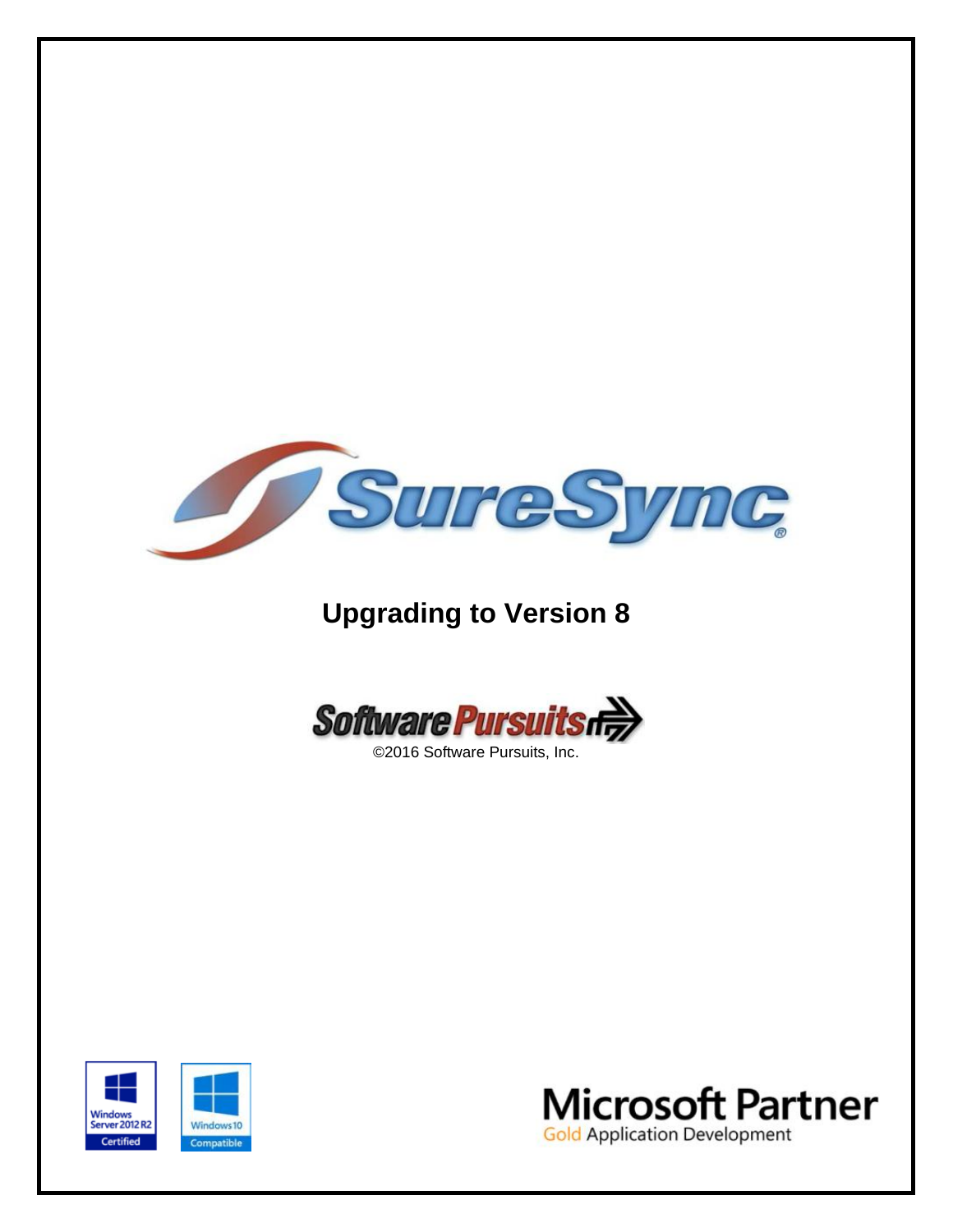## **Table of Contents**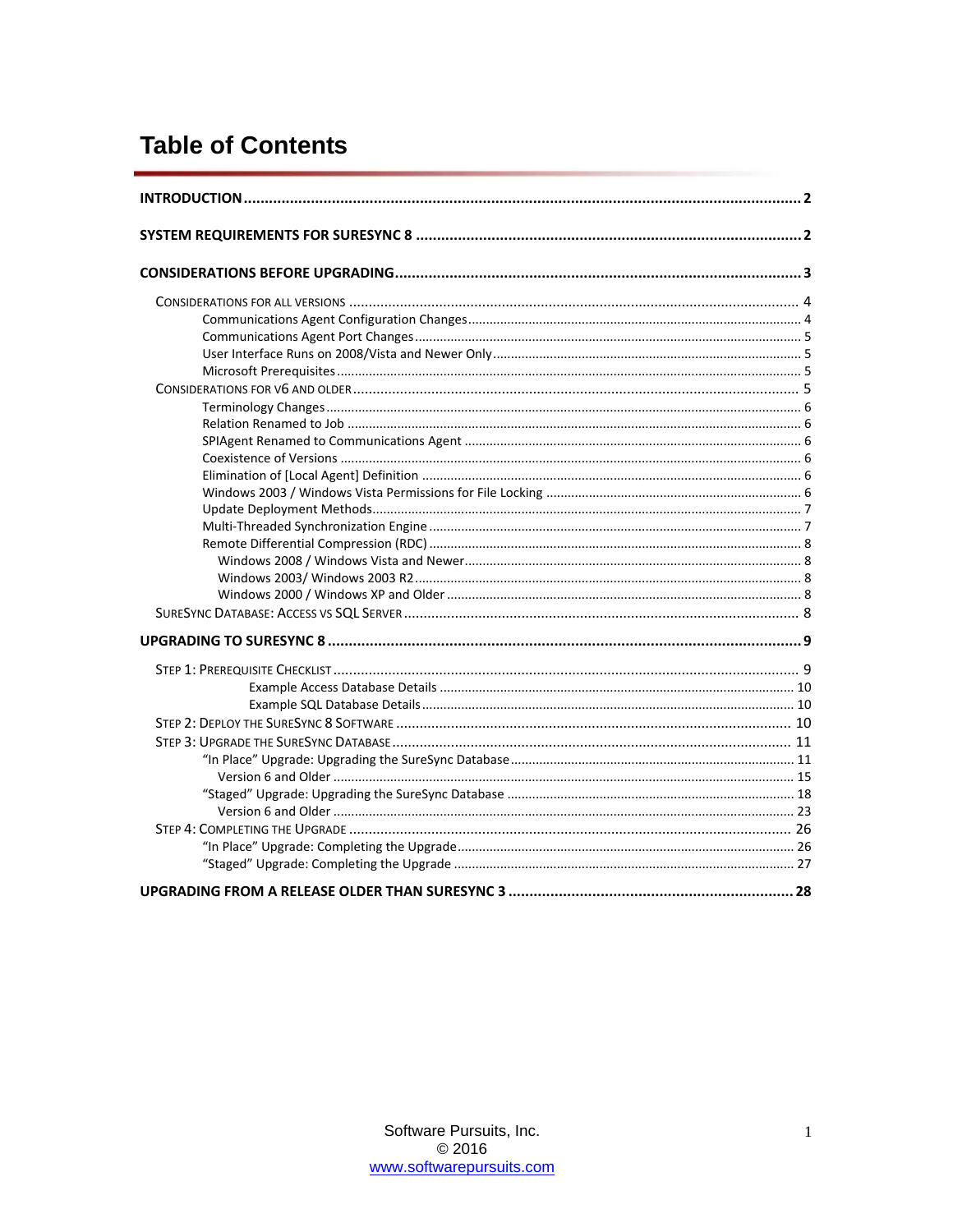## <span id="page-2-0"></span>**Introduction**

This document outlines the process of upgrading to SureSync 8 from all supported previous releases. Please carefully follow the steps in this document to ensure a smooth upgrade.

If you are looking for instructions for upgrading from an old SureSync 8 version to the current release, please consult the Updating SureSync 8 [knowledge base article.](http://kb.softwarepursuits.com/article.php?id=99)

The SureSync installer provides two setup options for installing SureSync or the Communications Agent. This is accomplished by selecting an installation type on the panel shown below.

|                                                                                                                                                                                                          |        | × |
|----------------------------------------------------------------------------------------------------------------------------------------------------------------------------------------------------------|--------|---|
| SureSync 8 Setup - InstallAware Wizard                                                                                                                                                                   |        |   |
| Which features of SureSync 8 do you want to install?                                                                                                                                                     |        |   |
| <b>◎ SureSync</b>                                                                                                                                                                                        |        |   |
| Installs the full SureSync application that includes the SureSync Desktop,<br>the Communications Agent and required components for File Locking,<br>SyncLockStatus server, Endpoint, and SQL Protection. |        |   |
| <b>Communications Agent</b><br>( )                                                                                                                                                                       |        |   |
| Installs the Communications Agent only. Includes the required<br>components for File Locking, SyncLockStatus server and SQL<br>Protection.                                                               |        |   |
|                                                                                                                                                                                                          |        |   |
|                                                                                                                                                                                                          |        |   |
|                                                                                                                                                                                                          |        |   |
|                                                                                                                                                                                                          |        |   |
| Next                                                                                                                                                                                                     | Cancel |   |

## <span id="page-2-1"></span>**System Requirements for SureSync 8**

SureSync's basic operating system and hardware requirements are:

- **Supported Operating Systems:** Windows Server 2012 R2; Windows Server 2012; Windows Server 2008 R2; Windows Server 2008; Windows Server 2003 R2; Windows Server 2003; Windows 10; Windows 8.1; Windows 8; Windows 7; Windows Vista; Windows XP
- **Processor:** Minimum: 1Ghz (x86 processor) or 1.4Ghz (x64 processor). Recommended: 2Ghz or faster processor (x86 or x64 processor)
- **RAM (total for system):** 1GB (Minimum); 2GB (Recommended)
- **Hard Disk:** 30MB for application files; 20MB+ for database
- **Display:** 1024x768 high color, 32-bit (Minimum)

SureSync is a 32-bit application but will run on 64-bit versions of Windows. 64-bit editions of Windows include full featured emulation for running 32-bit code that allows SureSync to run on these operating systems. The File Locking Add-on is 64-bit compatible.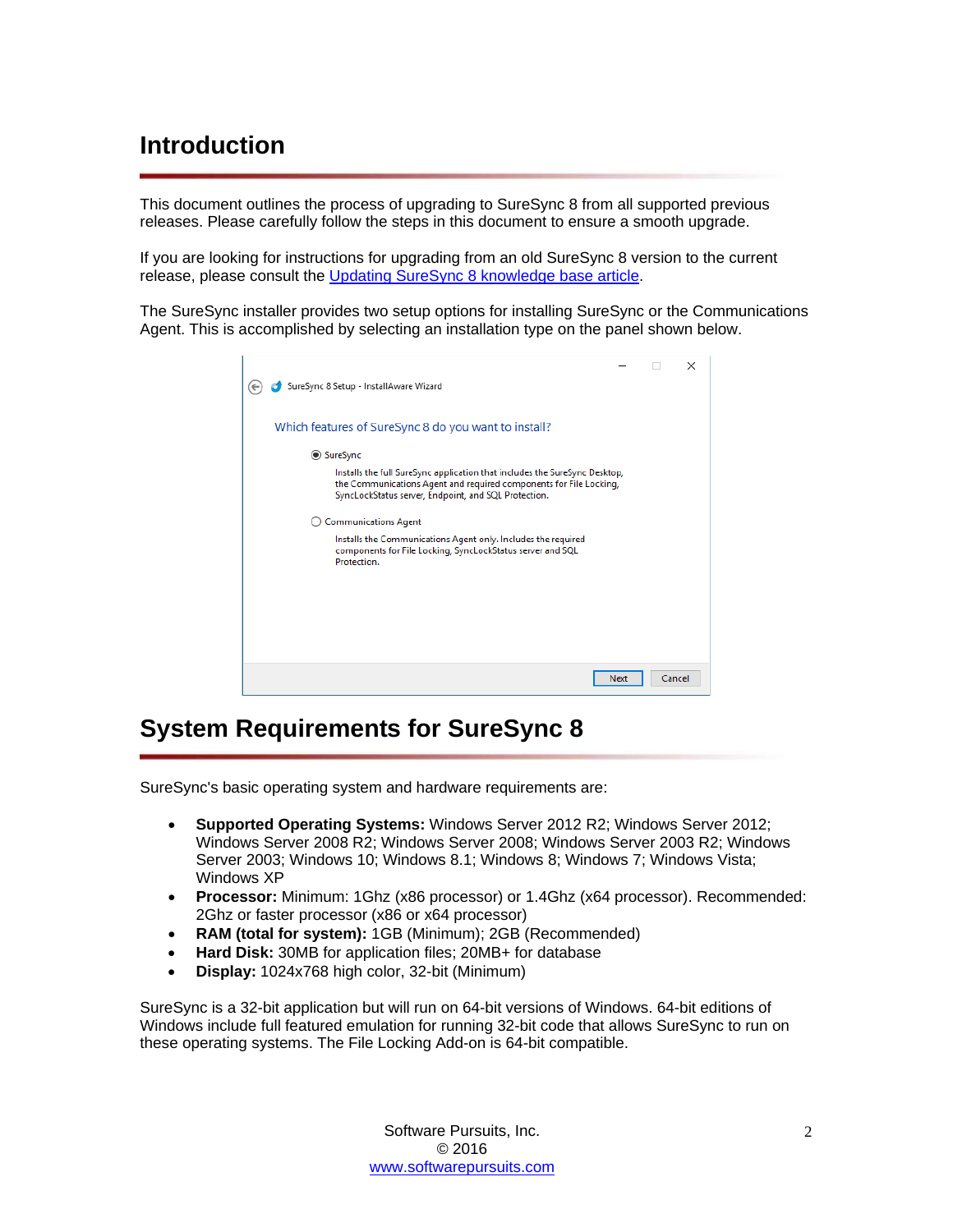SureSync can synchronize data to operating systems such as Windows 2000, and non-Windows machines such as Macintosh and Linux machines via UNC path but the software itself must be installed on one of the supported operating systems listed above.

SureSync can be run on Windows operating systems hosted in virtualization software such as VMWare or Hyper-V without issue. Each virtual machine involved in the synchronization / replication requires appropriate licensing.

SureSync requires a database to store configuration information. The following formats are supported:

- Microsoft Access (default)
- SQL Express 2005 / SQL Express 2008 / SQL Express 2012 / SQL Express 2014
- SQL Server 2005 / SQL Server 2008 / SQL Server 2012 / SQL Server 2014

While SureSync will operate with older versions of SQL Server, it is strongly recommended to use the newest possible release to take advantage of performance and reliability enhancements in those versions of SQL Server.

> To achieve optimal performance, SQL database is strongly recommended for setups using multi-directional rule types, environments with more than 50 Relations defined, or environments where hundreds of thousands of files will be processed.

SureSync requires a number of Microsoft components to be installed on the system. The SureSync installer will inspect your system for these components and offer to upgrade or install them as needed.

- Microsoft .NET Framework 4.5.2
- Microsoft .NET Framework 4.0 (Windows 2003/XP)
- Microsoft MDAC 2.8 Refresh with Service Pack 1
- Microsoft Visual C++ Runtime 14.0 (Visual Studio 2015)
- Microsoft Windows Installer 3.1
- Microsoft XML Parser 6.0
- Microsoft Jet 4.0 with Service Pack 8

Please note that using the SureSync installer to install these prerequisites could result in a reboot being necessary before the setup can continue. If a reboot is necessary, the installer will prompt you. In environments where a reboot is disruptive, we recommend installing the required components manually during your normal maintenance schedules and then proceeding to install SureSync.

> Consider installing the required components with Windows Update or a third-party patch management tool before upgrading. This ensures that all machines have the necessary components before you start.

## <span id="page-3-0"></span>**Considerations before Upgrading**

SureSync v8 is a major upgrade. This section outlines changes in SureSync v8 that you should be aware of before attempting to upgrade.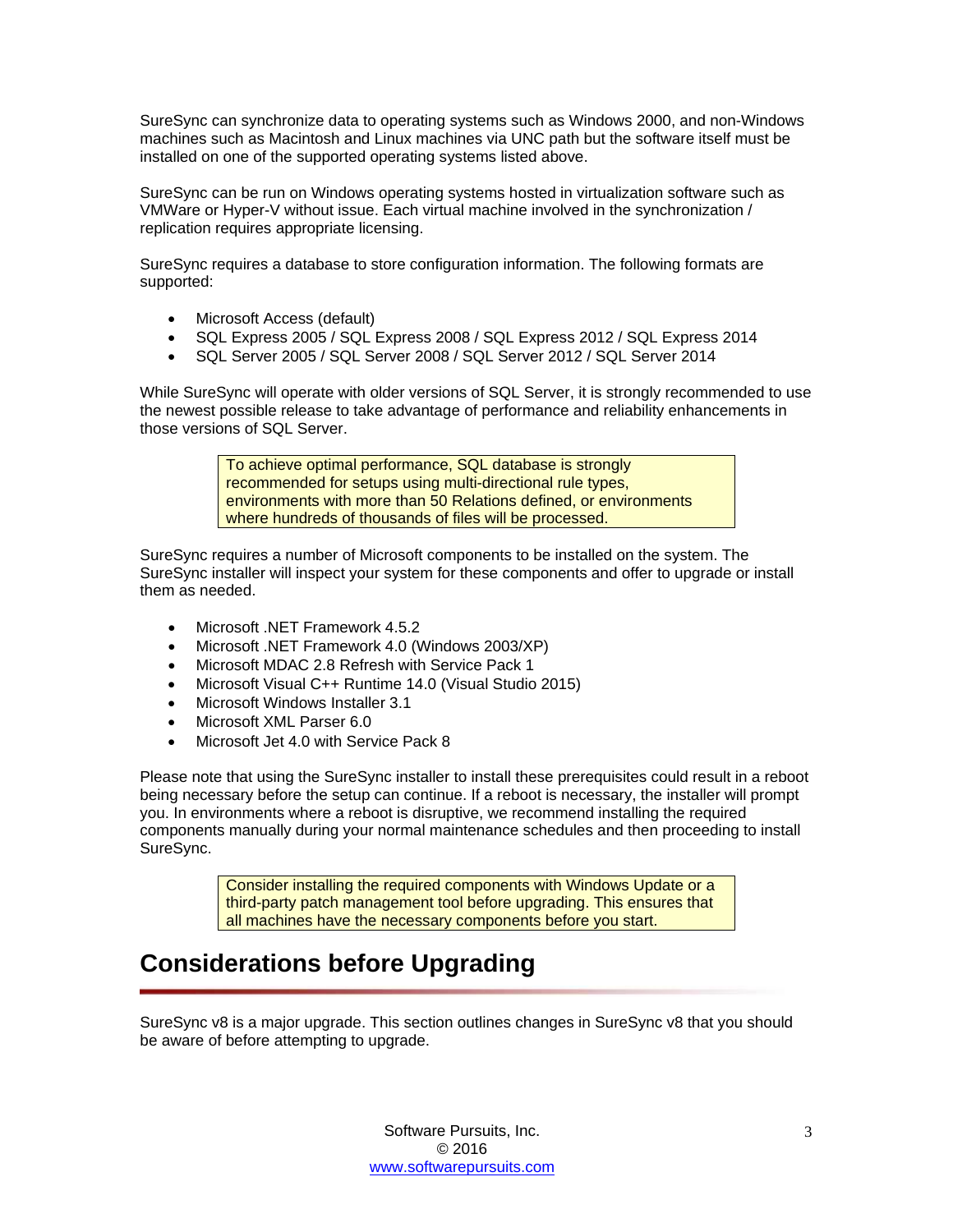## <span id="page-4-0"></span>*Considerations for all versions*

<span id="page-4-1"></span>The changes in this section apply to users upgrading from any prior release of SureSync.

#### *Communications Agent Configuration Changes*

The method of configuring Communications Agent machines has been changed. In v7, a Communications Agent would be configured under Home | Communications Agents | Configure Communications Agents. This section of the program has been eliminated.

In v8, you will now see a Computers node in the left hand tree view of the SureSync Desktop. An upgraded database will automatically show your servers and workstations in this view. All of the configuration options such as username and password are available by clicking on the machine in question and navigating through the settings here.

|                                                                | SureSync Desktop - Software Pursuits                                                                                                      | $\Box$<br>×                                                                                  |
|----------------------------------------------------------------|-------------------------------------------------------------------------------------------------------------------------------------------|----------------------------------------------------------------------------------------------|
| SureSync<br><b>SQL Protection</b><br>SureSync Endpoint<br>Home |                                                                                                                                           |                                                                                              |
| Log Viewer Ent Status<br>Job                                   | Restore Schedule Real-Time Monitor Folder Computer Listen Config Outbound Connection                                                      | Delete Options Refresh Licenses                                                              |
| Job                                                            | Create                                                                                                                                    | Actions                                                                                      |
| Computers                                                      | spitest-win2k12                                                                                                                           |                                                                                              |
| Servers (9 items)<br>Ξũ                                        |                                                                                                                                           |                                                                                              |
| ftp.krasky.com                                                 | Options   Usage   Throttling   Logging<br>General                                                                                         |                                                                                              |
| ftpqa.spi-intranet.com                                         | Computer Information                                                                                                                      |                                                                                              |
| serverA                                                        | Operating System Version: 6.3 Server 2012 R2 x64<br>Agent Version: 8.0.4.14                                                               |                                                                                              |
| serverB                                                        |                                                                                                                                           |                                                                                              |
| SPIFileSvr2                                                    | Credentials<br>Run a Communications Agent on this machine                                                                                 |                                                                                              |
| spitest-win2k12                                                |                                                                                                                                           |                                                                                              |
| spitest-win2k3                                                 | domain\user<br>Login Name<br>Specify the account that will be used to copy files. This is typically an administrator account because full |                                                                                              |
| spitest-win2k8                                                 | permissions will be needed to read and write files and copy file permissions.                                                             |                                                                                              |
| SPIWebSvr                                                      | Password<br>Re-enter your password:                                                                                                       |                                                                                              |
| Workstations (7 items)                                         |                                                                                                                                           |                                                                                              |
| Benchmarks                                                     |                                                                                                                                           | Use this button to attempt to connect from your current machine to this machine using each   |
| Job Definitions                                                | and may be expected to fail.<br>Test Connections to Agent                                                                                 | of the defined connections. Some connections may not be valid from your current location     |
| dd Jobs (69 items)                                             |                                                                                                                                           | A successful connection will update the status at the top of this tab to indicate the target |
| Restore Jobs (0 items)                                         |                                                                                                                                           | machine's operating system and the SureSync Communications Agent version.                    |
| Schedules (22 items)                                           |                                                                                                                                           |                                                                                              |
| Real-Time Monitors (18 items)                                  |                                                                                                                                           |                                                                                              |
| 2 Path Locking (Held)                                          |                                                                                                                                           |                                                                                              |
| 2 Path Locking with SPIWebSvr (He                              |                                                                                                                                           |                                                                                              |
| 3 Path File Locking (Held)                                     |                                                                                                                                           | View Errors<br>Cancel<br>Apply                                                               |
|                                                                |                                                                                                                                           |                                                                                              |
|                                                                |                                                                                                                                           | Licensed to: Software Pursuits, Inc. SureSync8                                               |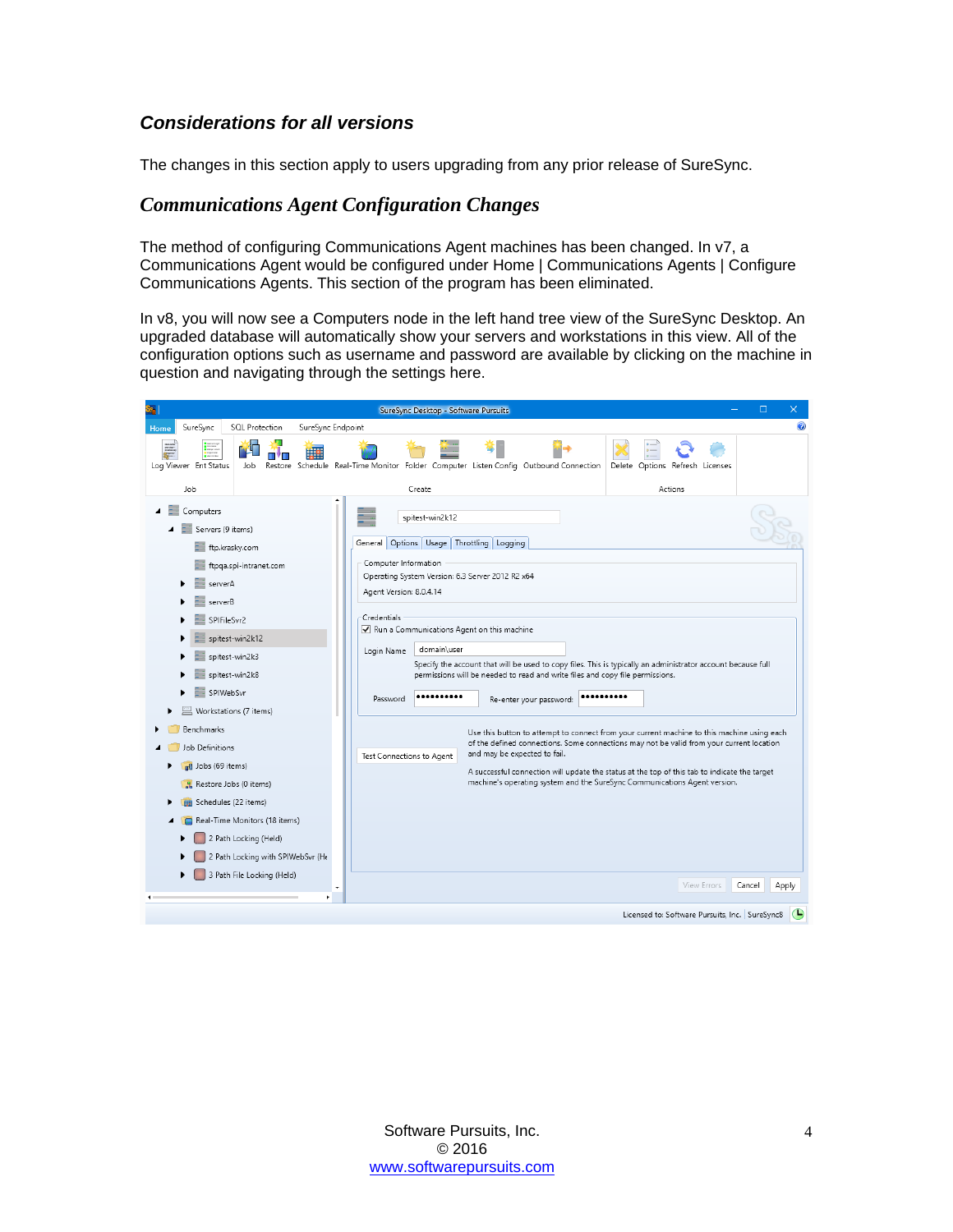## <span id="page-5-0"></span>*Communications Agent Port Changes*

SureSync 8's Communications Agent now uses a single port instead of the port range found in SureSync 6 and older. This eases firewall configuration and eliminates issues related to running large numbers of Schedules or Real-Time Monitors concurrently. The default port is TCP 9032.

Previous SureSync releases used different port numbers and ranges. SureSync 7 uses TCP port 9033. Before upgrading to SureSync 8, your firewalls must be configured to accept the new port or you must manually change your SureSync 8 connections to use the old 9033 port. The old port can only be used if SureSync 7 will not be used any longer in your environment.

SureSync 5 and 6 use the TCP port range of 9002-9033. If you used the default range and your firewalls were properly configured, SureSync 8 should work out of the box. Once the old version has been fully retired then you can modify firewalls to allow only the 9032 port used by SureSync 8 instead of the entire range.

SureSync 4 used the TCP port range of 8002-8033. If you're upgrading from SureSync 4, you need to ensure that the new 9032 port is open in all the firewalls between machines being synchronized. You can also use the Communications Agent Configuration Utility on each machine and configure SureSync 8 to use a port within the 8002-8033 range. Doing so is strongly discouraged because it requires a manual configuration change on each machine in your environment running either SureSync or the Communications Agent. In most network environments there will be fewer firewalls to configure than Communications Agent installations.

## <span id="page-5-1"></span>*User Interface Runs on 2008/Vista and Newer Only*

The user interface components such as the SureSync Desktop and status panels require the .NET 4.5.2 Framework or later. These frameworks are not available on Windows 2003 and XP meaning these applications cannot be run on those platforms.

The Communications Agent and Local Communications Agent Config Utility can still be run on Windows 2003 and XP using the .NET 4.0 Framework allowing synchronization with these operating systems in v8 with full functionality. If your current SureSync Desktop is running on Windows 2003 or XP, you will need to migrate that component to a different machine. Instructions for moving SureSync to a new machine can be found in the Moving SureSync 8 to a New [machine knowledge base article.](http://kb.softwarepursuits.com/article.php?id=100)

## <span id="page-5-2"></span>*Microsoft Prerequisites*

SureSync leverages current Microsoft technologies that could be missing from your machines if those machines are not patched regularly. Please consult the system requirements earlier in this document for the required prerequisites. The installer will automatically download missing prerequisites and install them for you. However, running Windows Update on all machines involved prior to upgrading can get these components installed as well. Applying all pending updates through Windows Update or third party patch management tool ahead of time can result in a faster and smoother upgrade.

## <span id="page-5-3"></span>*Considerations for v6 and older*

These changes were implemented in SureSync v7. If you are upgrading from v6 or older, you should review these changes.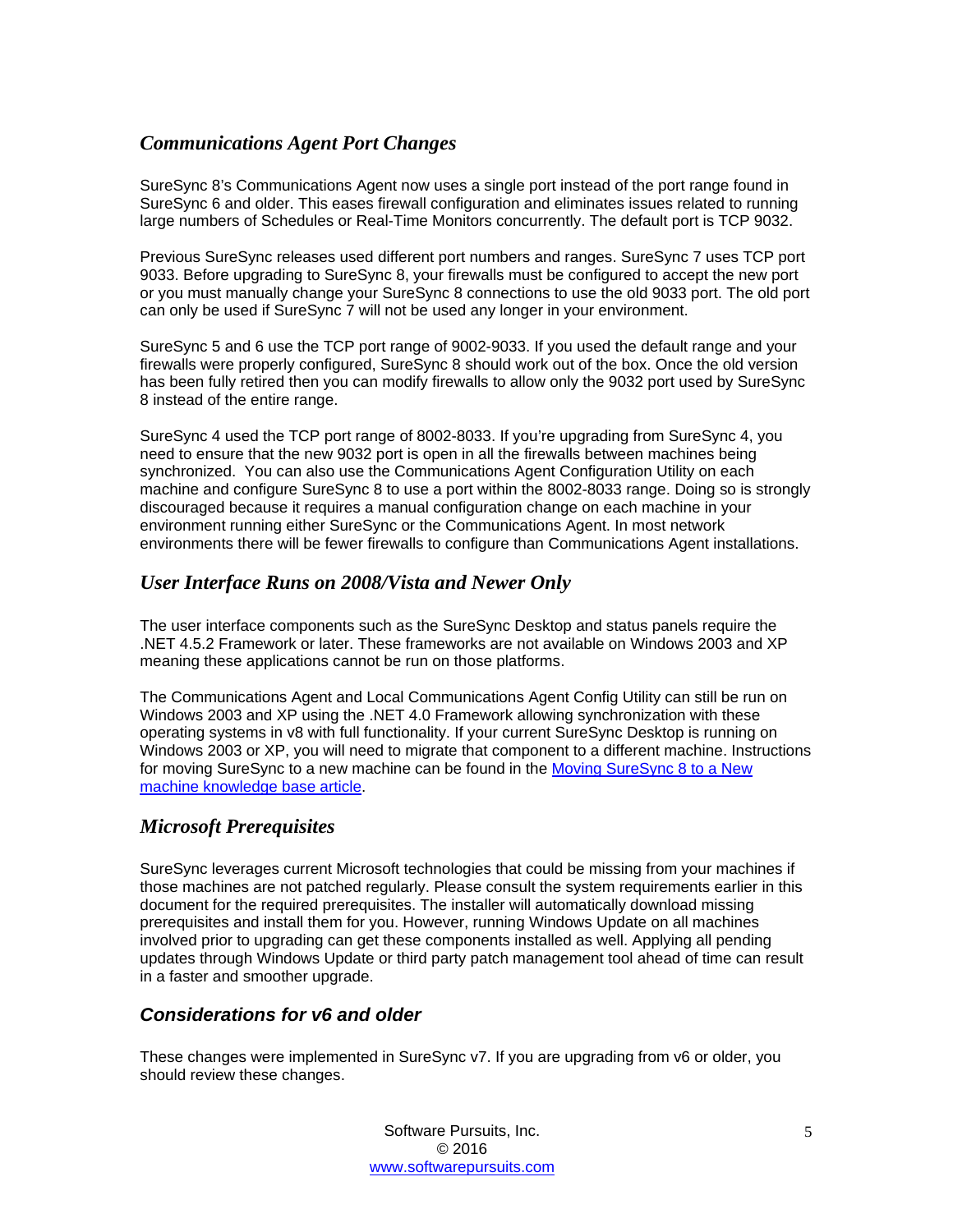## <span id="page-6-0"></span>*Terminology Changes*

<span id="page-6-1"></span>SureSync v7 introduced some terminology changes that continue to be used in v8.

## *Relation Renamed to Job*

<span id="page-6-2"></span>The term Relation is no longer used. Relations are now referred to as Jobs.

## *SPIAgent Renamed to Communications Agent*

The SPIAgent has been renamed to the Communications Agent. This name more accurately reflects the purpose of the service. The rest of this guide will refer to the SPIAgent as the Communications Agent when discussing the SureSync 8 version.

### <span id="page-6-3"></span>*Coexistence of Versions*

The Communications Agent for SureSync 8 will not communicate with older versions. An option to have SureSync 8 coexist with older versions on the same machine is available. This allows you to plan for a staged upgrade where you move individual Jobs, Schedules and/or Real-Time Monitors to the new release as time permits.

For example, an effective upgrade strategy for a large environment is to install the relevant SureSync 8 software on all machines involved before upgrading your database. This allows you to deploy the software as time allows while the older SureSync version continues to synchronize / replicate your data. Once all the software is deployed, the database on the main SureSync machine can be upgraded and the environment switched over to the new release.

## <span id="page-6-4"></span>*Elimination of [Local Agent] Definition*

In SureSync 8.x, you can no longer reference paths by the [Local Agent] definition. When your SureSync database is upgraded, all [Local Agent] references will be automatically changed to the named agent for the Scheduler. This is most often your local machine where SureSync is installed. If no Scheduler is defined, the machine name running SureSync is used. For example, assume SureSync in installed on Server1 and the Scheduler is installed there. When you launch SureSync and upgrade your database, all of the [Local Agent] references will be replaced with Server1 references. The named agent is used even when synchronizing to UNC paths or FTP paths.

In addition, you must define a username and password for the local machine's agent. This is accomplished using the tree view in the SureSync Desktop. Expand "Computers" and click on the machine name under either Servers or Workstations. Check "Run a Communications Agent on this machine," enter a username in domain\user or machinename\user format and a password. Click the "Apply" button to save the change.

## <span id="page-6-5"></span>*Windows 2003 / Windows Vista Permissions for File Locking*

If you are using file locking with Windows 2003 or Windows Vista, the Network Service account must be made a member of the Power Users group on each Windows 2003 and Windows Vista machine in the locking job. This requirement is caused by different default security in these operating systems. Newer operating systems do not have this requirement. If the permission is missing, the file locking driver on the Windows 2003 or Windows Vista machine will not be able to detect users opening files via UNC path on those machines.

> Software Pursuits, Inc. © 2016 [www.softwarepursuits.com](http://www.softwarepursuits.com/)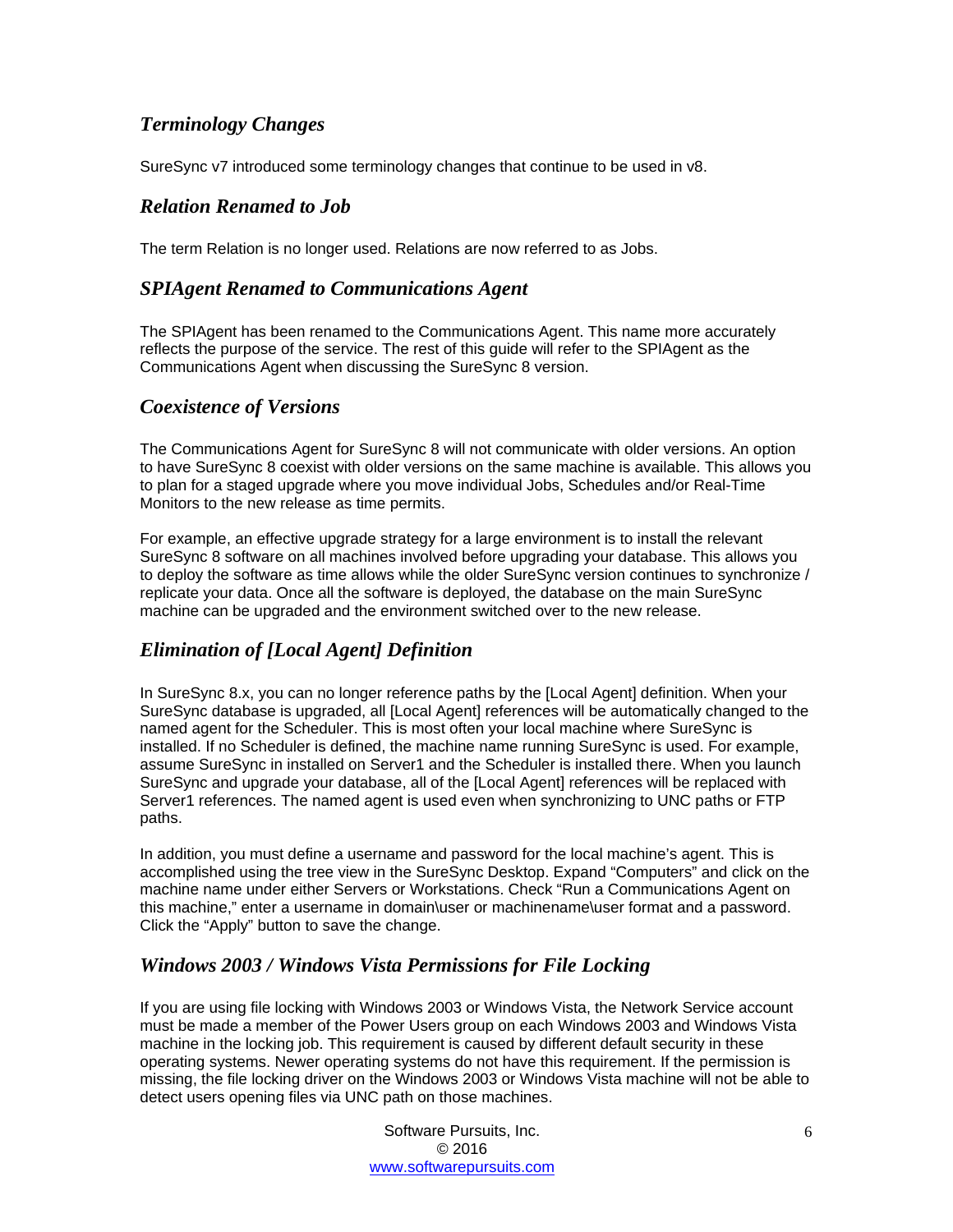To add the permission, go to Start | Administrative Tools | Computer Management. Expand Local Users and Groups, click on Groups and then double click on Power Users. Click "Add." Click "Locations" and set the location to the local machine. Type in the account "Network Service." Click "OK" to add the account. Finally, click "Apply" and "OK" on the Power Users dialog to save the change.

If the Windows 2003 machine involved in the file locking environment is a domain controller then the "Network Service" account must be added to the domain Print Operators group to obtain the appropriate permissions. This is required because domain controllers do not have local accounts.

## <span id="page-7-0"></span>*Update Deployment Methods*

The remote SPIAgent machines cannot be upgraded using the SyncCmd /U operand. This tool is provided to aide in upgrading minor releases only (such as from 6.0.33 to 6.0.xx). When performing a major upgrade (such as from 6.0.33 to 8.0.xx) you must run the installer on each machine.

The Deploy Updates method of distributing updated Communications Agent components has been removed from the product. The SyncCmd /U option should be used instead.

### <span id="page-7-1"></span>*Multi-Threaded Synchronization Engine*

The multi-threaded synchronization engine in SureSync 8 is extremely powerful. This engine can have a greater impact on system resources than older versions.

The multi-threaded engine was introduced in SureSync 6. If you're upgrading from SureSync 6, the load placed on your machines should be similar.

If you're upgrading from SureSync 5 or older, understanding the difference in load placed on the machines involved in a synchronization Job is important. The multi-threaded engine is optimized to spawn the same number of copy threads as CPUs or CPU cores present on the SureSync machine. For example, if you have a quad core processor in the SureSync machine, each running Job, Schedule or Real-Time Monitor will default to spawning 4 copy threads. If that quad core machine has hyper threading enabled, then it will appear as 8 cores and 8 copy threads will be used.

Consider an environment running 5 Real-Time Monitors on a quad core machine. With older SureSync versions, the maximum number of file copies occurring at any one time would be 5. With SureSync 8, the maximum number of file copies occurring at any one time by default jumps to 20. If you're running a large number of Schedules and/or Real-Time Monitors, you could overwhelm slower machines or your network with these additional active file copies. This can result in problems such as chronic path drops.

Each running Job, Schedule or Real-Time Monitor launches a SyncFiles.exe process. In general, you should run as few SyncFiles.exe processes as possible and let the multi-threaded synchronization engine do the work. Consider consolidation whenever possible. For example, if you have multiple Schedules each running a different Job that run at the same time and have the same properties, place the Jobs under a single Schedule instead of multiple Schedules to minimize resource usage.

If you have a large quantity of Jobs, Schedules or Real-Time Monitors that run at the same time, you should consider setting the product to run single threaded for your initial deployment. This is controlled through the use of Priorities. For Schedules, the Priority used is defined on the Options tab. For a Real-Time Monitor, the Priority options are defined on the Intervals tab. The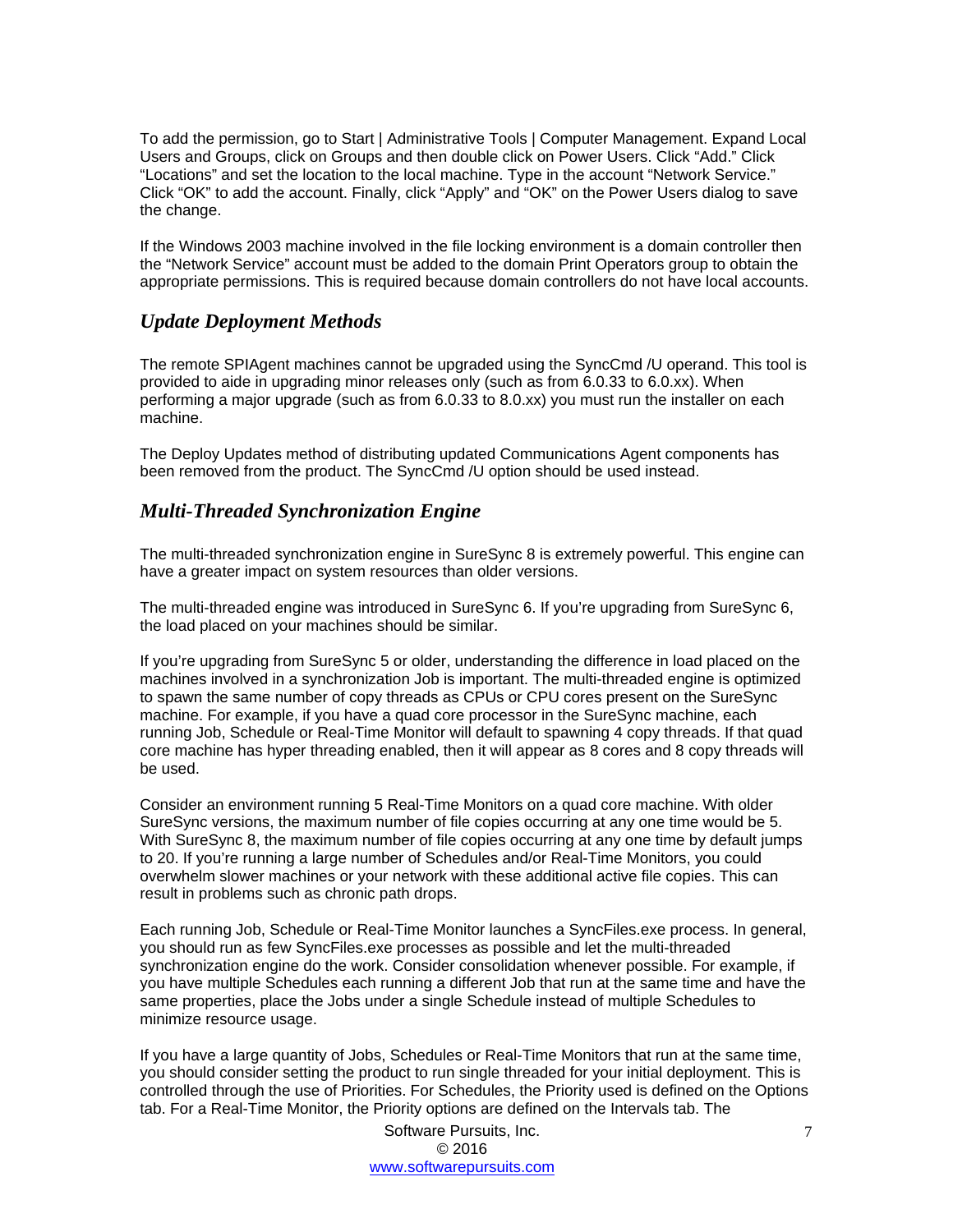configuration of Priorities is done by clicking the Home button, selecting Options and selecting the Priorities tab. The option "Maximum number of worker threads" controls the number of threads each process will consume. Setting this option to 1 will make each running job operate single threaded like older SureSync versions. You can then increase the threads and monitor the impact of the additional threads.

## <span id="page-8-0"></span>*Remote Differential Compression (RDC)*

With SureSync 8, the delta copy engine from Software Pursuits has been replaced with Microsoft's Remote Differential Compression (RDC). RDC is an incredibly efficient delta engine for synchronizing the changed portions of a file over slow connections. This technology must be enabled on all of the machines involved to have delta copies function within your environment. When using the Communications Agent Add-on, if Remote Differential Compression is not installed on a machine, the software will automatically revert to copying full files.

#### <span id="page-8-1"></span>**Windows 2008 / Windows Vista and Newer**

Starting with Windows Vista, RDC is enabled by default.

For server operating systems, you can confirm RDC is enabled by launching Server Manager, clicking on Features and then checking under Features Summary for Remote Differential Compression. If RDC is not installed, click "Add Features," check "Remote Differential Compression," and follow the rest of the "Add Feature Wizard" prompts to install the necessary components.

For workstation operating systems, you can confirm RDC is enabled by launching Control Panel, then going to Programs and Features, clicking on "Turn Windows features on or off" and then checking for "Remote Differential Compression." If not installed, simply check the box and click the "OK" button to install the necessary components.

#### <span id="page-8-2"></span>**Windows 2003/ Windows 2003 R2**

For these operating systems the RDC components must be installed on each machine. Clicking on the links below will take you to the Microsoft download for the appropriate operating system.

- [32-bit](http://download.microsoft.com/download/e/e/0/ee02f60b-c002-47f7-a92b-8d7a58561cd9/X86FRE/msrdcoob.exe)
- [64-bit \(AMD64\)](http://download.microsoft.com/download/e/e/0/ee02f60b-c002-47f7-a92b-8d7a58561cd9/AMD64FRE/msrdcoob.exe)
- [64-bit \(IA64\)](http://download.microsoft.com/download/e/e/0/ee02f60b-c002-47f7-a92b-8d7a58561cd9/IA64FRE/msrdcoob.exe)

This step should be done before upgrading to ensure that delta copies are used when you enable your SureSync Jobs, Schedules, and Real-Time Monitors.

#### <span id="page-8-3"></span>**Windows 2000 / Windows XP and Older**

RDC is not available with these operating systems and cannot be used. When synchronizing with these older operating systems, the whole file must be transferred.

## <span id="page-8-4"></span>*SureSync Database: Access vs SQL Server*

Access databases are great for small environments or environments that are using one-way Rules. This database type is easy to get started with and consumes a limited amount of system resources. However, Access does have limitations that can negatively impact the performance of your synchronization environment.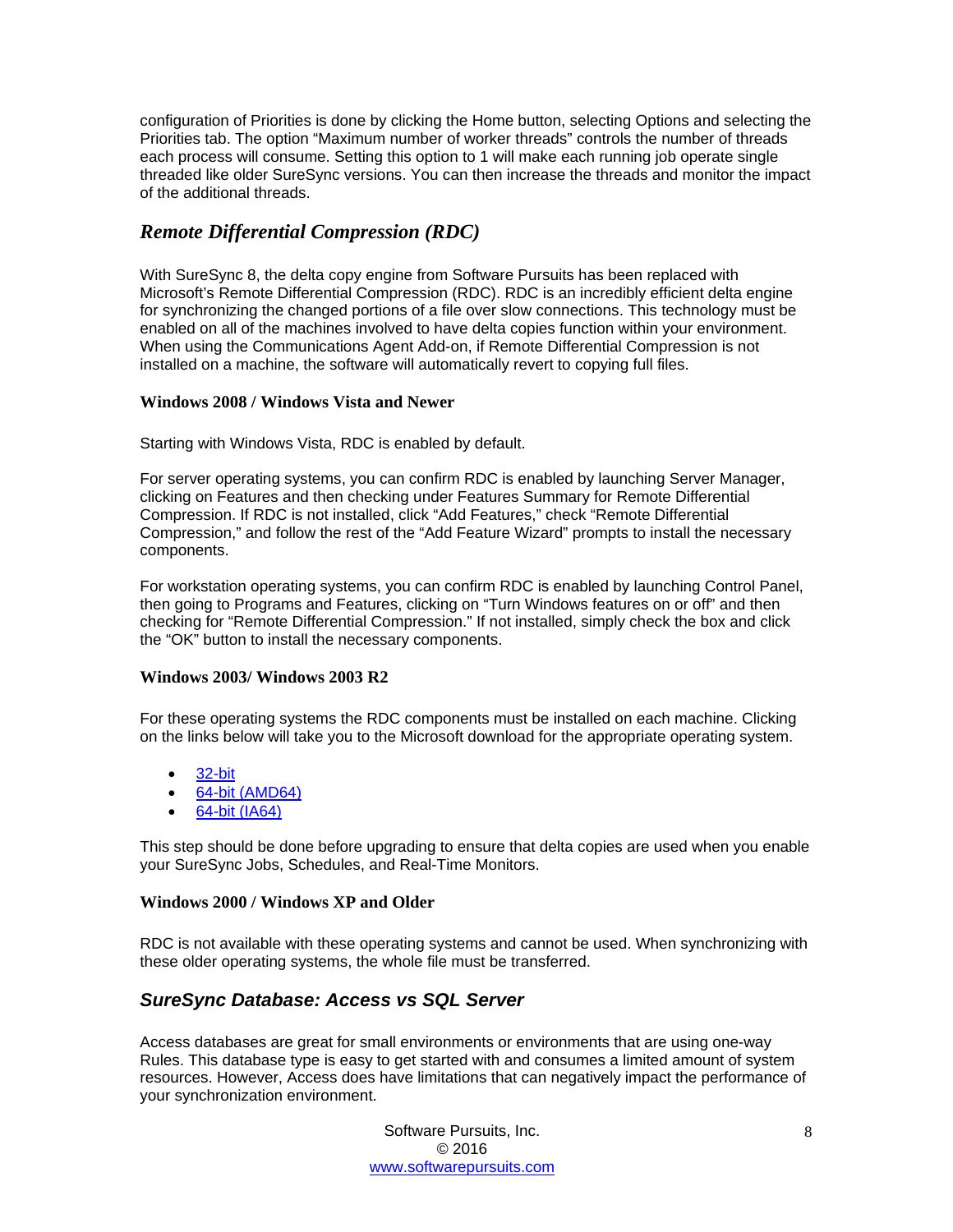You should consider using Access when:

- Your environment consists of fewer than 50 Jobs, Schedules and Real-Time Monitors
- Your environment consists of nothing but one-way Rules like Mirror
- Your environment consists of a few machines (10 or fewer)
- The number of files being processed is less than 250,000

You should consider using SQL when:

- Your environment consists of more than 50 Jobs, Schedules and Real-Time Monitors
- Your environment uses multi-way Rule types such as Multi-Mirror (these store file history that puts a significantly higher I/O load on the database)
- Your environment is large with many servers (10 or more)
- The number of files being processed is greater than 250,000

Selecting the right database type will ensure optimal performance for SureSync. It is recommended to convert to a new database type after the upgrade. Instructions on moving from Access to SQL can be found in the Software Pursuits Knowledge Base at [http://kb.softwarepursuits.com/article.php?id=80.](http://kb.softwarepursuits.com/article.php?id=80)

## <span id="page-9-0"></span>**Upgrading to SureSync 8**

This section will outline the process of upgrading your environment to SureSync 8. Details are provided for both "In Place" and "Staged" upgrade types. Please follow these instructions carefully.

## <span id="page-9-1"></span>*Step 1: Prerequisite Checklist*

Before proceeding with your upgrade, make sure you have done the following steps.

- Obtain a valid SureSync 8 license. Licenses from previous versions will not be recognized by SureSync 8. Please call +1-650-372-0900 or send an e-mail to [Sales@SoftwarePursuits.com](mailto:Sales@SoftwarePursuits.com) to purchase an upgrade license. The upgrade is free to those with an Upgrade & Support Plan. For those with a plan, the licenses can be upgraded automatically using our [SureSync Licensing web service.](http://spilicenseweb.softwarepursuits.com/upgrade/upgrade.aspx)
- □ Download the current version of SureSync 8 from the [SureSync Download page.](http://www.softwarepursuits.com/suresync/download.asp)
- $\Box$  Ensure that all necessary Microsoft prerequisites are installed. This can be done before installing SureSync or the SureSync installer can install them for you. Please consult the "System Requirements for SureSync 8" section of this document for more details.
- $\Box$  If you are planning to use Remote Differential Compression (RDC) for delta support, ensure that all machines involved have the RDC components installed using the instructions in the Remote Differential Compression (RDC) subsection of "Considerations before Upgrading."
- $\Box$  Run Windows Update on all machines involved to ensure your systems have all the latest .NET patches from Microsoft.
- D Determine upgrade type for your SureSync environment.
	- "In Place" upgrade where all of your previous version SureSync Jobs, Schedules and Real-Time Monitors are transitioned to SureSync 8 at once.
	- □ "Staged" upgrade where you will transition Jobs, Schedules, and Real-Time Monitors individually while still running some work in the old SureSync version.
- □ Note the location of your previous SureSync version's database. To do this, launch the SureSync Desktop. In the lower left hand corner of the user interface, next to the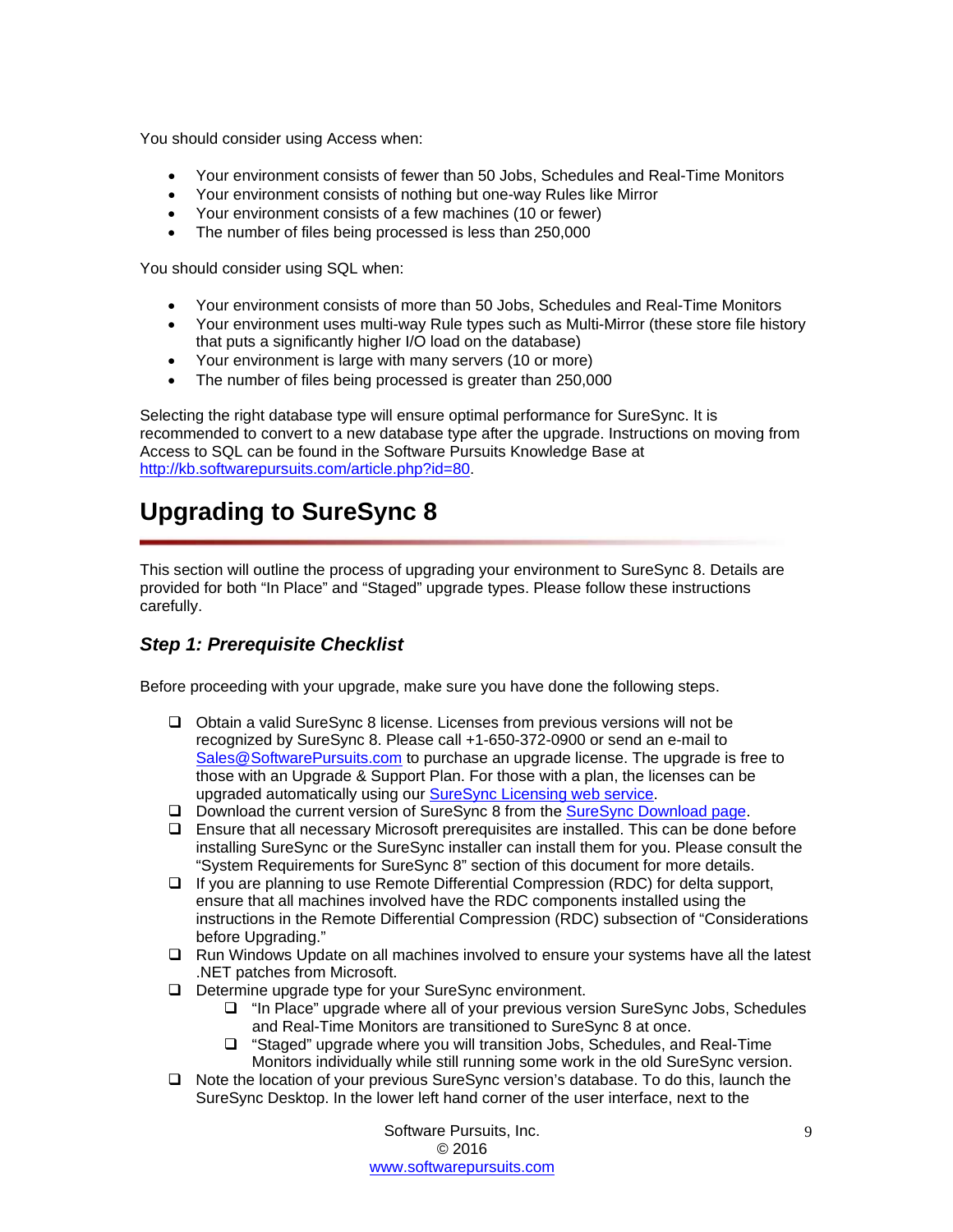Scheduler clock Icon will be your database name. Placing your mouse over that name will present a tooltip that shows either the Access or SQL details for your database.

 $\Box$  Note the user ID your Scheduler service is running under by launching the services MMC and looking at the Log On tab of the Software Pursuits SureSync Scheduler Service for the old version of the software.

<span id="page-10-0"></span>*Example Access Database Details*

| 20 Servers Licensed to: Software Pursuits, Inc.   SureSync6ToUpgrade   (V) |                                                   |
|----------------------------------------------------------------------------|---------------------------------------------------|
| <b>CONTRACTOR</b> CONTRACTOR                                               | C:\Databases\SureSync6ToUpgrade.mdb (Jet, 32.2MB) |

<span id="page-10-1"></span>*Example SQL Database Details* 

| 20 Servers Licensed to: Software Pursuits, Inc.   SureSync (4). |                                      |
|-----------------------------------------------------------------|--------------------------------------|
|                                                                 | [JEFFK-HP\sqlexpress] SureSync (SQL) |

<span id="page-10-2"></span>Format of the SQL details is [Server\Instance] Database Name.

## *Step 2: Deploy the SureSync 8 Software*

SureSync 8 will co-exist with older versions of the software. To ensure the smoothest upgrade possible, the v8 software should be deployed to all of the machines involved in the SureSync environment before attempting to upgrade the database and transition your synchronization / replication to SureSync 8. This allows you to install all required prerequisites and SureSync software without impacting your production SureSync tasks.

To complete this step, do the following:

- Locate all machines running the full SureSync application. These are the machines where you have databases configured that are running your synchronization / replication tasks. Most environments contain one SureSync machine.
- Install SureSync 8 on each of the machines running a full SureSync installation. If you're upgrading from SureSync 6 or 7, the installer will automatically detect the appropriate setup type that is on the machine and set the SureSync 8 installer to install the same setup type. If you're running an older release, you will select SureSync on the "Which features of SureSync do you want to install" panel of the installation wizard.
- $\Box$  Local all machines running the SPIAgent (v6) or Communications Agent (v7). For v6, a list of SPIAgent machines can be obtained from the Tools menu by selecting SPIAgent Setup and looking through the drop-down list for machines that have "Run the SPIAgent Service on this computer" checked. For v7, click on Home | Communications Agents | Configure Communications Agents. Click on the Computers tab look through the dropdown list for machines that have "Run a Communications Agent on this machine" checked.
- On the machines running the SPIAgent or Communications Agent, run the SureSync 8 installer. If you're upgrading from SureSync 6 or 7, the installer will automatically detect the appropriate setup type that is installed on the machine and set the SureSync 8 installer to install the same setup type. If you are running an older release, you will select "Communications Agent" on the "Which features of SureSync do you want to install" panel of the installation wizard.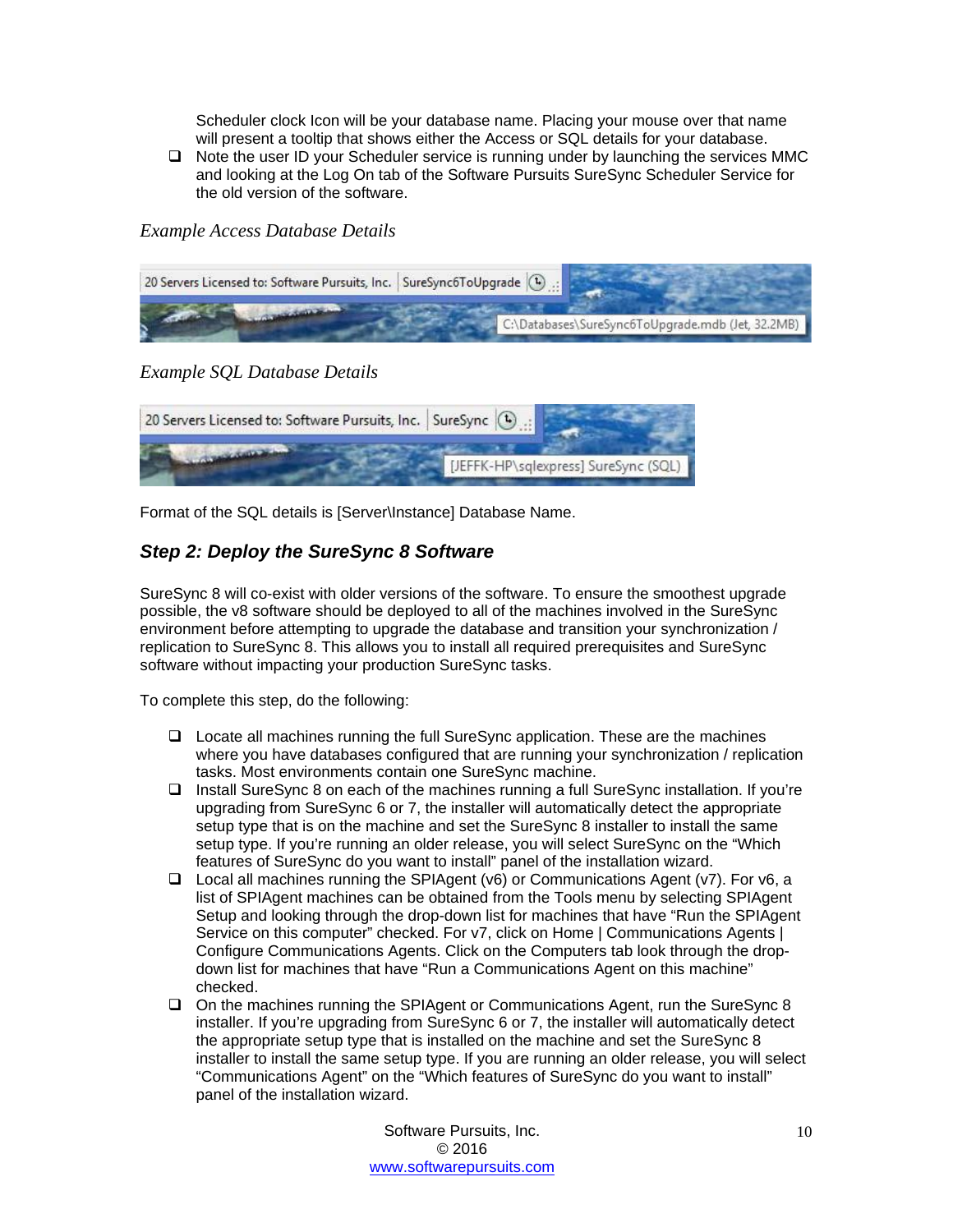## <span id="page-11-0"></span>*Step 3: Upgrade the SureSync Database*

You will now upgrade your SureSync database to the v8 level.

With an "In Place" upgrade, the database used for the previous version is upgraded directly. When this is complete, the database is no longer available for the previous version but a backup of the original database is retained.

With a "Staged" upgrade, a copy of the database is upgraded to the v8 level. This allow the original database to be available for use by the old version.

Two sets of instructions are provided. Please follow the instructions for the type of upgrade you are attempting to complete.

### <span id="page-11-1"></span>*"In Place" Upgrade: Upgrading the SureSync Database*

To start the process of upgrading the database, launch the SureSync 8 Desktop. This is done by going to Start | All Programs | SureSync 8 and clicking on the SureSync 8 Desktop shortcut.

> All Jobs, Schedules and Real-Time Monitors should be stopped. Schedules and Monitors should be placed on hold to prevent them from launching until you have validated all your settings in SureSync 8. This should have been done in Step 2.

When the SureSync 8 Desktop launches, you will receive the following prompt:

| SureSync |                                                                                                                                                                                                                                               |  |
|----------|-----------------------------------------------------------------------------------------------------------------------------------------------------------------------------------------------------------------------------------------------|--|
|          | No database has been defined for holding your job definitions. You will<br>be prompted to locate an existing database or to create a new database.<br>The use of SQL Server or SQL Server Express is recommended for server<br>installations. |  |
|          | ΩK                                                                                                                                                                                                                                            |  |

Click the "OK" button to continue.

| SureSync 8.0.1 - SyncDesktop                                                                                                          |  |
|---------------------------------------------------------------------------------------------------------------------------------------|--|
| Do you want to create a new database?<br>Reply 'Yes' to be prompted to create a new database or 'No' to open an existing<br>database. |  |
| <br>Cancel<br>No                                                                                                                      |  |

To perform an "in place" upgrade, we want to open an existing database. SureSync 7 will detect the database is from an old version and upgrade it. Click the "No" button to proceed with opening your old SureSync database.

> Software Pursuits, Inc. © 2016 [www.softwarepursuits.com](http://www.softwarepursuits.com/)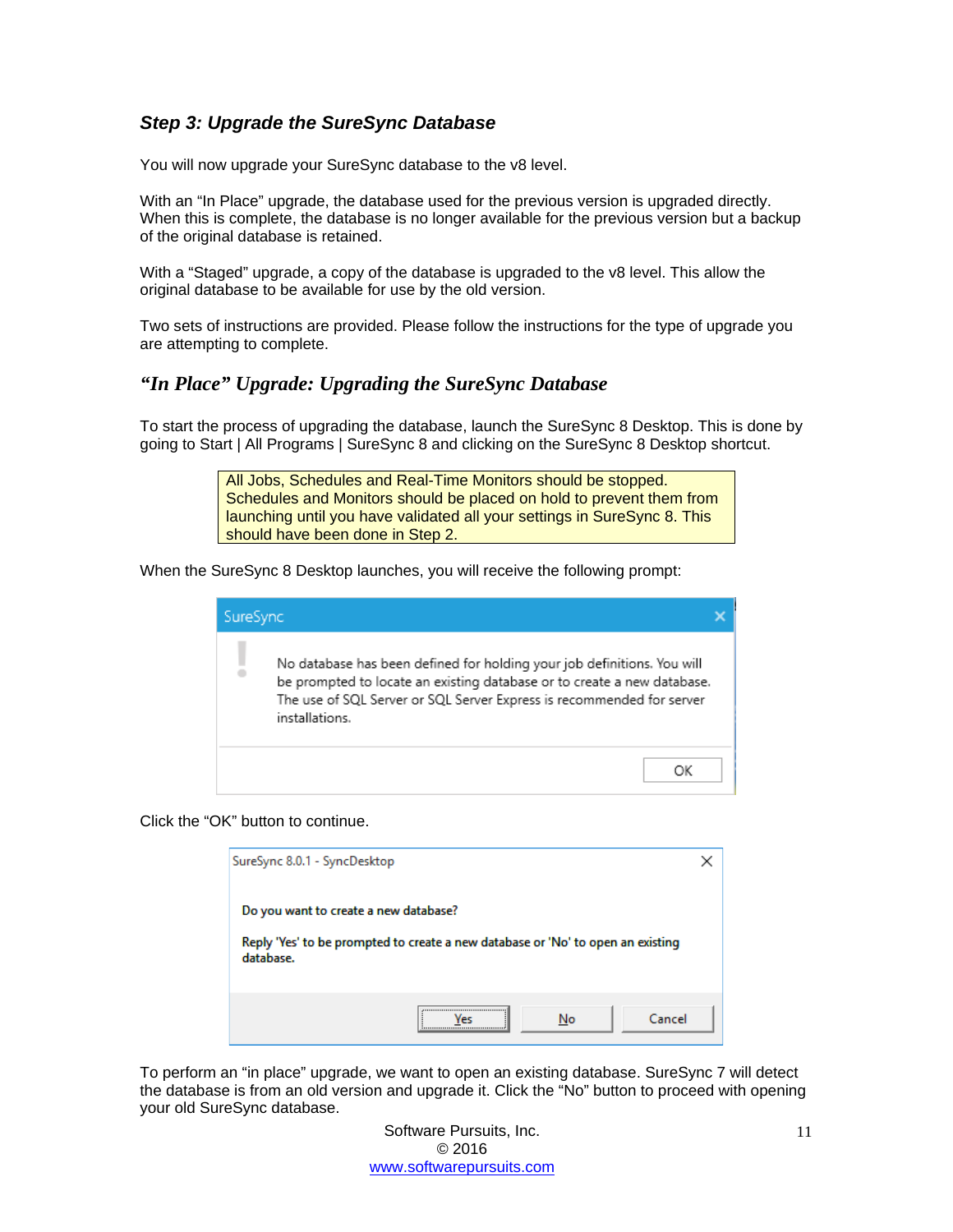

In the "Open an Existing SureSync Database" dialog, select either "Open an existing Access/Jet database" or "Open an existing SQL Server" database depending on what your environment is running. Provide the appropriate details for your database.

In this example, we are upgrading a SQL database named SureSync-InPlace on the dev20\sqlexpress SQL instance.

Click the "Continue" button to start the upgrade process.

| Confirm |                                                                                                                                                                                                                                                                                                                              |  |
|---------|------------------------------------------------------------------------------------------------------------------------------------------------------------------------------------------------------------------------------------------------------------------------------------------------------------------------------|--|
|         | You are about to upgrade your database for your new version of<br>SureSync. You will have the option to automatically create a new<br>database or to manually create an empty database to become your new<br>database. Your existing database will be preserved or backed up.<br>Would you like to proceed with the upgrade? |  |
|         | Yes<br>Nο                                                                                                                                                                                                                                                                                                                    |  |

Click the "Yes" button to proceed with the database upgrade.

| Confirm |                                                                                                           |  |
|---------|-----------------------------------------------------------------------------------------------------------|--|
|         | Would you like to keep your existing database live for your older version<br>of SureSync?                 |  |
|         | If so, your new database must use a different name. No changes will be<br>made to your existing database. |  |
|         | Yes<br>No                                                                                                 |  |
|         | Software Pursuits, Inc.                                                                                   |  |

© 2016 [www.softwarepursuits.com](http://www.softwarepursuits.com/)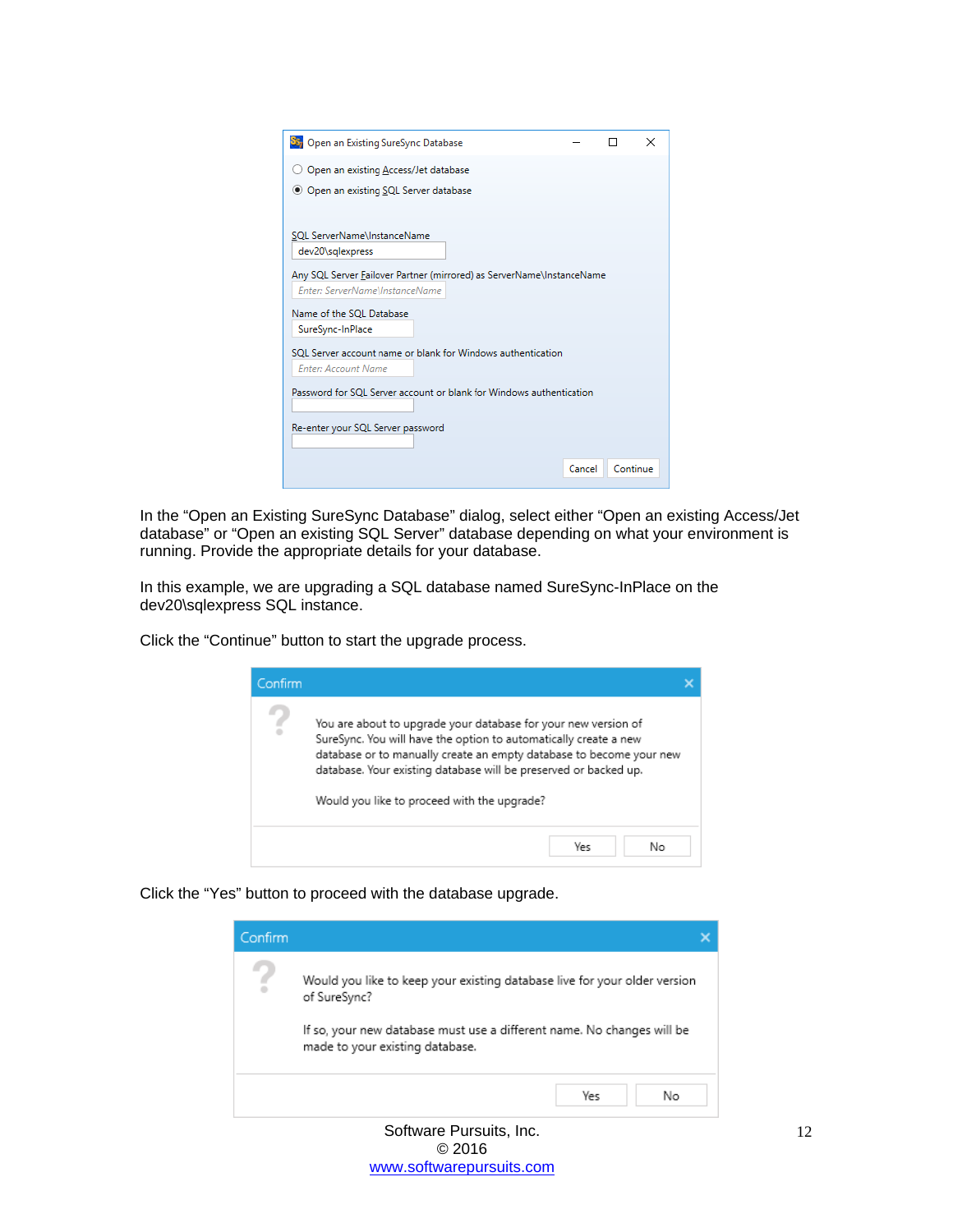The next dialog determines if you want to keep the existing database available for your old version of SureSync or if you want to upgrade it to the current release. Once a database is upgraded to a newer version, it cannot be used with older releases.

We are performing an "in place" upgrade, where the existing database is upgraded, so click on the "No" button to proceed with upgrading the database.



The "Would you like to supply your own empty database to become the updated database?" dialog is only used in situations where you're running the upgrade under an account that does not have permissions to create a database. This occurs mainly in SQL installations where your user account is not a DB Owner. In those cases, you could create a blank SQL database in SQL using an account with DB Owner privileges and then answer "Yes" here to open that database and upgrade into it.

For our upgrade we have the appropriate permissions so there is no need to setup an empty database before proceeding. Click the "No" button to continue.



The next panel is a final confirmation before starting the database upgrade process. The text of the panel will be slightly different depending on if you're upgrading an Access/Jet or SQL database. Click the "Yes" button to begin the upgrade.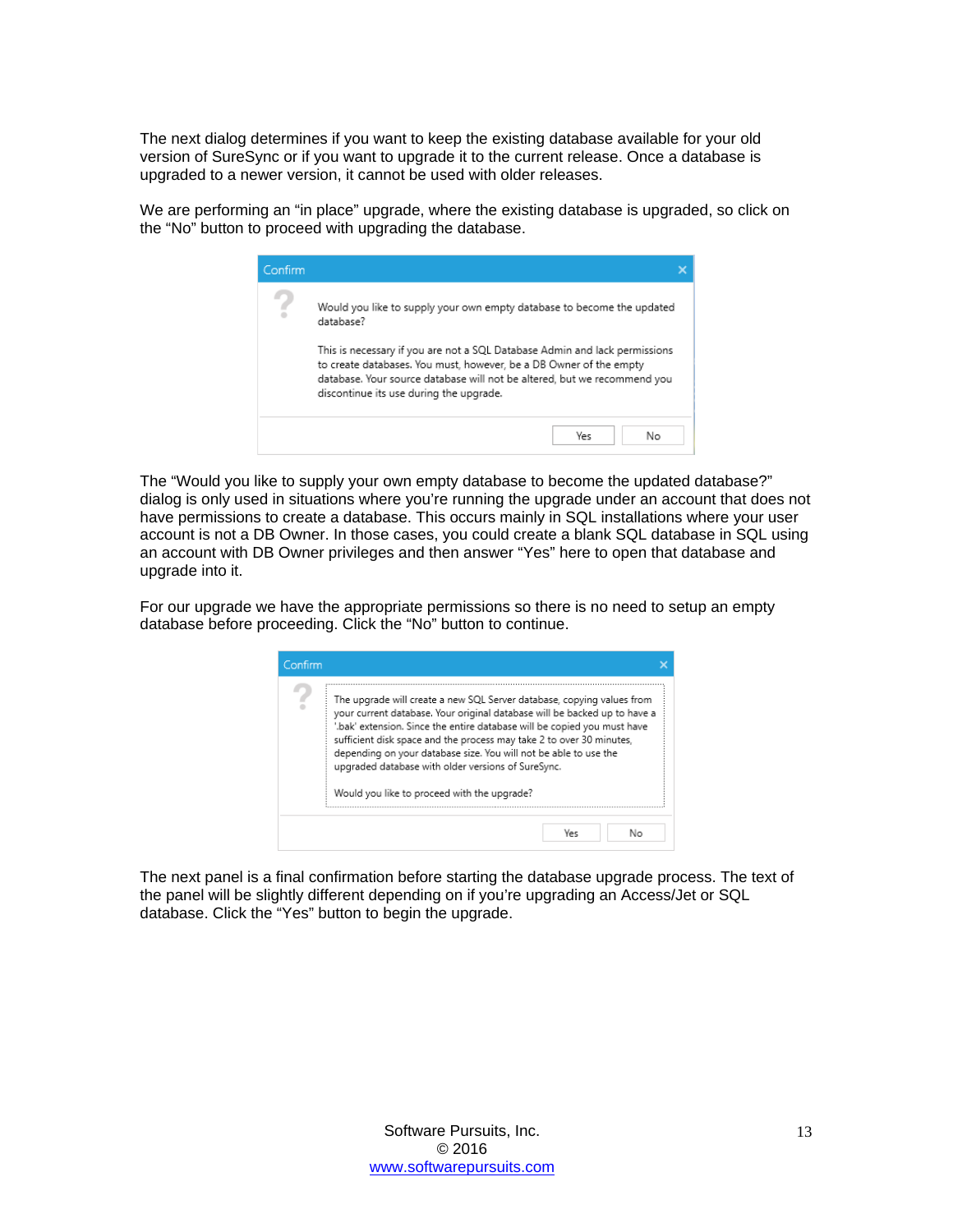

The next panel provides details about the database upgrade while it is being processed.

| Confirm |                                                                                                                                                                                                                                          |  |
|---------|------------------------------------------------------------------------------------------------------------------------------------------------------------------------------------------------------------------------------------------|--|
| ÷       | Your database currently contains 1,769,177 log records which may<br>significantly slow the copying of your database. Would you like to copy<br>only log records from the last 24 hours? This would reduce your log size<br>to 0 records. |  |
|         | Nο<br>Ve∈                                                                                                                                                                                                                                |  |

If your database contains a large number of log entries, you will receive a prompt asking if you want to copy all entries or keep only the last 24 hours of entries. It is recommended to keep only the 24 hours of log entries to reduce the upgrade time and clean up the database. Answer yes to delete the older entries or no to leave the entries.



The next prompt indicates the upgrade was completed successfully. Click the "OK" button to continue.

| Define Lock Folder                                                                                                                                                                                                                                                                                                                                 |        | ×        |
|----------------------------------------------------------------------------------------------------------------------------------------------------------------------------------------------------------------------------------------------------------------------------------------------------------------------------------------------------|--------|----------|
| Please specify the folder you would like to use to hold the Job Lock<br>Files. These files will be needed to properly report the busy status of<br>your jobs. If you will be viewing job status from more than one<br>machine you will need to specify a UNC path that can be accessed<br>by all users viewing job definitions.<br>Job Lock Folder |        |          |
| \\dev13\databases\                                                                                                                                                                                                                                                                                                                                 | Browse |          |
|                                                                                                                                                                                                                                                                                                                                                    |        | Continue |

Software Pursuits, Inc. © 2016 [www.softwarepursuits.com](http://www.softwarepursuits.com/)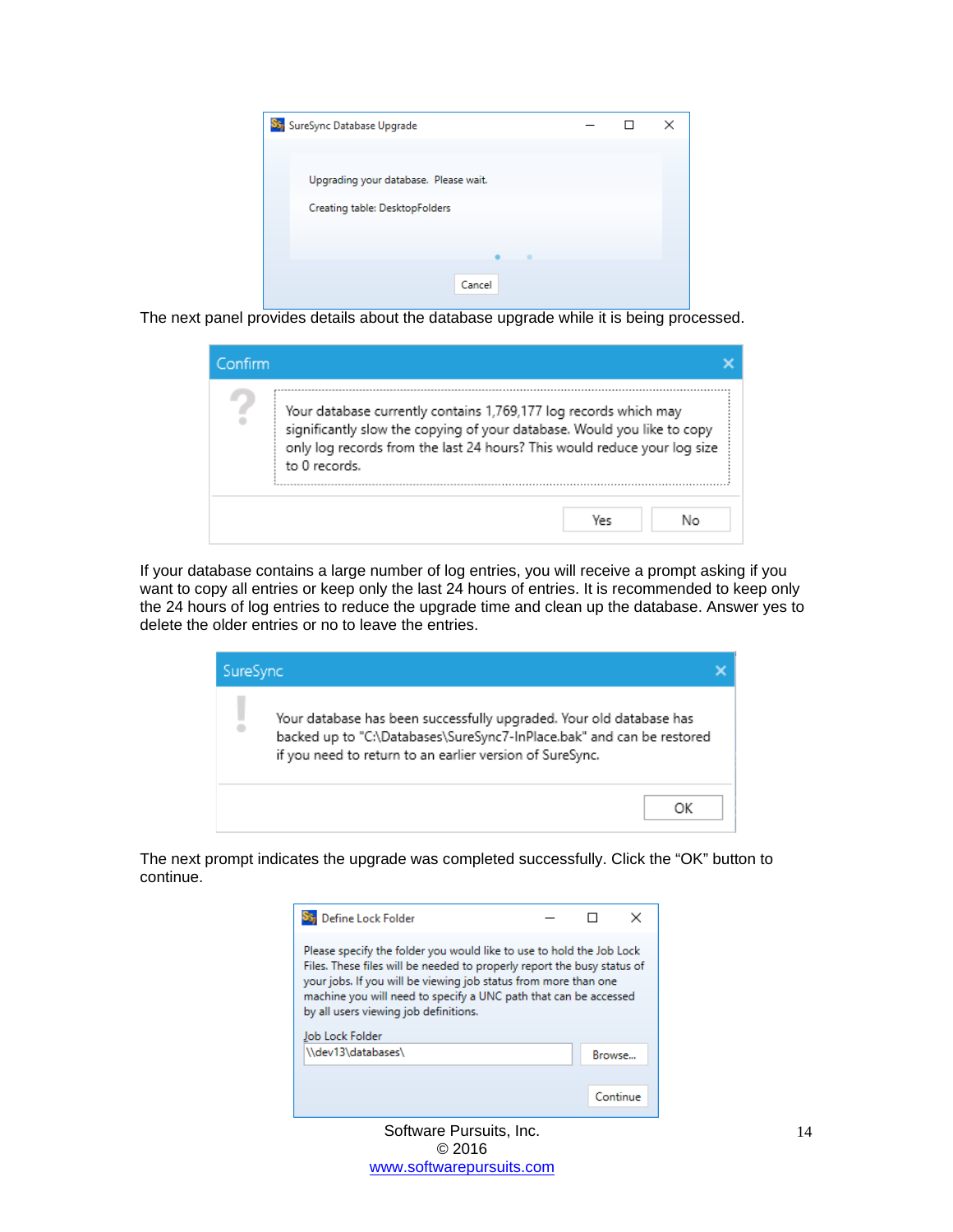If your database type is SQL, you will be prompted to define the lock folder. This is used to display busy status in the SureSync Desktop. The value in the old database is carried over. Click "Continue."

The lock folder path can be either a UNC path or local path. If you are planning to open the SureSync database from multiple installations of the SureSync Desktop, a UNC path that the users launching the application from have access to should be defined.

If using a local path, you will receive the following prompt:



<span id="page-15-0"></span>Click "No" to continue on with the local lock folder path.

#### **Version 6 and Older**

If you are upgrading from SureSync v6 or older, additional prompts can be presented.



The use of [Local Agent] is no longer permitted. All paths must have a Communications Agent reference, even UNC and FTP paths. In these cases, the agent reference goes from being [Local Agent] to the named agent of the machine running the SureSync Scheduler. Generally, this is the same machine running the SureSync Desktop.

To aide in this transition, the upgrade process automatically detected all Jobs that reference [Local Agent] and converts them to the named agent of the SureSync Scheduler machine. All modified jobs will be listed in this dialog. You should note all of these Jobs so you can validate their settings before starting them in SureSync 8.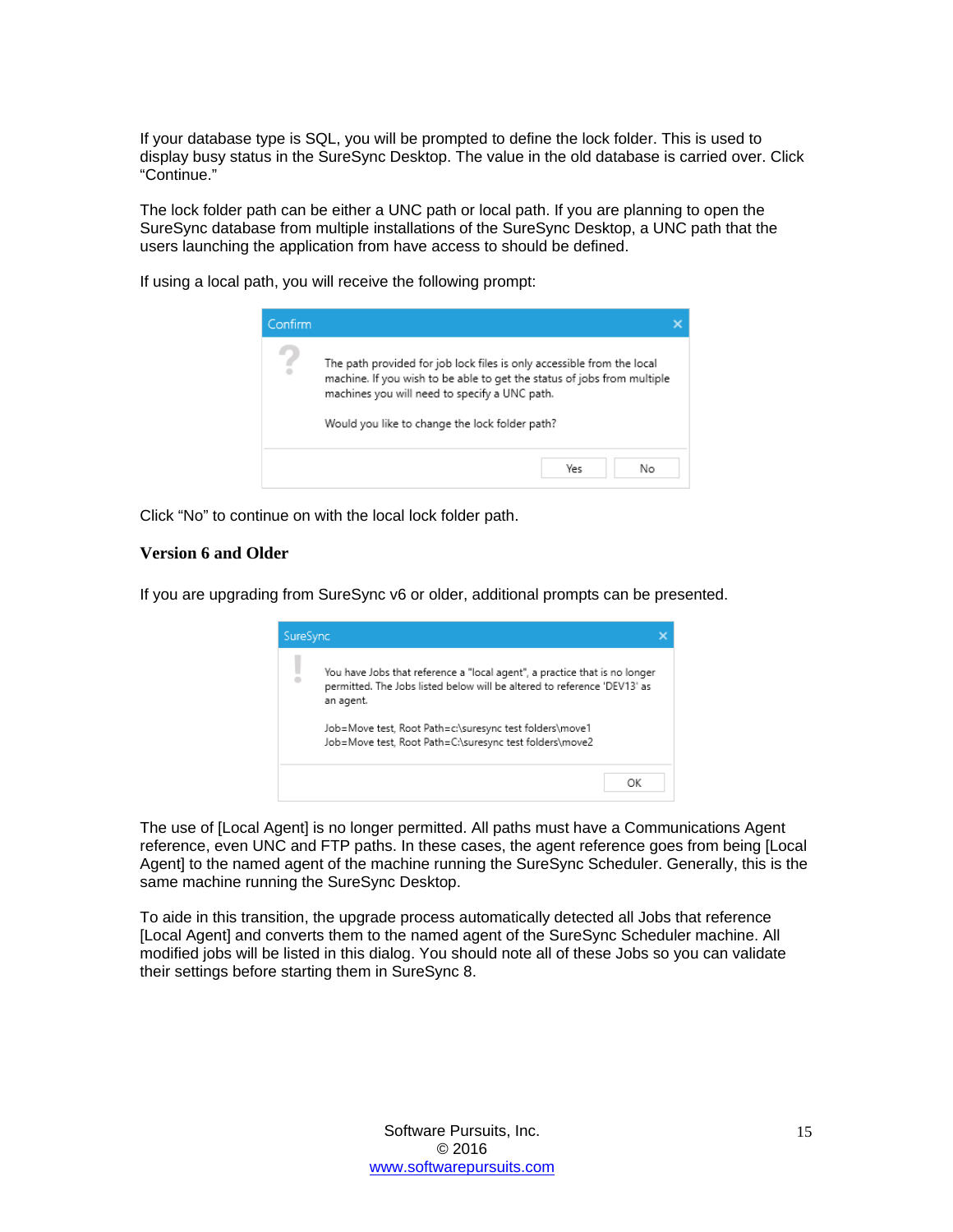

If the machine replacing your [local agent] definitions does not have a username and password already defined, you will receive the next prompt. When the upgrade is complete, expand Computers in the left hand pane of the SureSync Desktop. The Computers section is divided into Servers and Workstations. Click on the machine in question and on the General tab check "Run a Communications Agent on this machine." and provide a valid credential.

| SureSync |                                                                                                                                                                                                                                                 |  |
|----------|-------------------------------------------------------------------------------------------------------------------------------------------------------------------------------------------------------------------------------------------------|--|
|          | The Communications Agents listed below do not have a user name or<br>password specified. You must use the Computers tree items to configure<br>the credentials for each agent before you run a job or try to reference the<br>machine.<br>DFV13 |  |
|          |                                                                                                                                                                                                                                                 |  |

Similarly, if any other Communications Agents are defined in the database and do not have credentials, you will receive the next prompt. Credentials should be provided in the same way.



If your previous installation had an installed Scheduler, you will be prompted with the dialog above. Click the "Yes" button to install the Scheduler.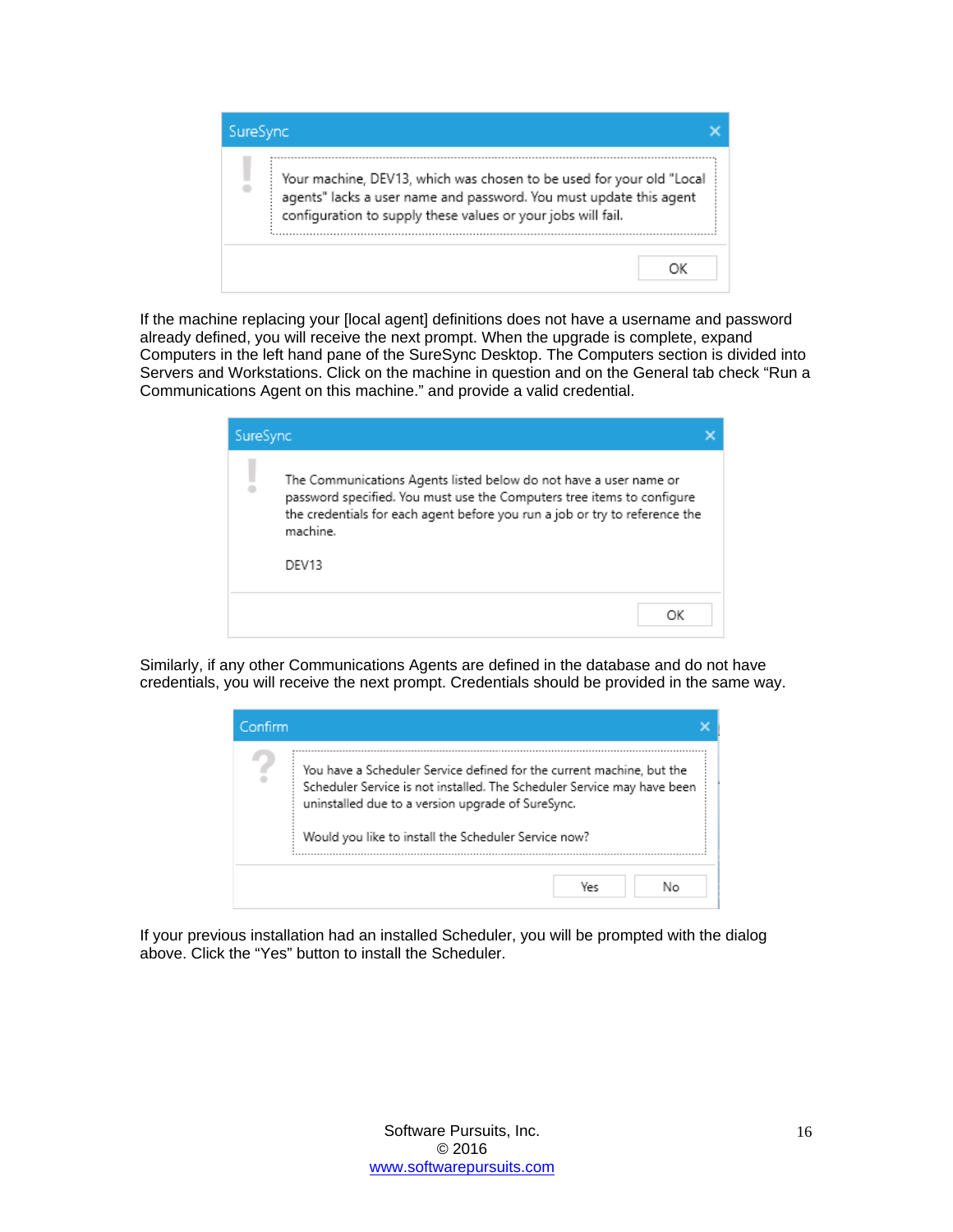| <b>Scheduler Services</b>                                                                                                                                                                         |  |  |        |  |  |  |
|---------------------------------------------------------------------------------------------------------------------------------------------------------------------------------------------------|--|--|--------|--|--|--|
| Scheduler Service on this machine<br>Install<br>Uninstall                                                                                                                                         |  |  |        |  |  |  |
| Identify the servers to run the Scheduler Service. These machines must<br>already be configured to run the Communications Service. You may<br>start or stop the Scheduler Service from this form. |  |  |        |  |  |  |
| #5DEV20 (Unknown)                                                                                                                                                                                 |  |  | Add    |  |  |  |
|                                                                                                                                                                                                   |  |  | Remove |  |  |  |
| Start<br>Stop<br>Pause                                                                                                                                                                            |  |  |        |  |  |  |

On the panel above click the "Install" button.

| Sa Scheduler Service Logon Information                                                                                                                                                                                         |        | × |
|--------------------------------------------------------------------------------------------------------------------------------------------------------------------------------------------------------------------------------|--------|---|
| The Scheduler credentials are used to access your database, job<br>lock files, and log or trace files. Files processed by jobs use the<br>credentials specified in the Communication Agent configurations<br>for each machine. |        |   |
| Please specify the user name to use for this service in the format<br>"[domain name]\[user name] " or [computer name]\[user name].<br>You may specify ".\[user name]" for an account on the local<br>machine.                  |        |   |
| For SQL Server databases, the user must be a DB Owner of the<br>SureSync database.                                                                                                                                             |        |   |
| User Id [ <domain>\<user id="">]<br/>domain\user</user></domain>                                                                                                                                                               | Cancel |   |
| Password                                                                                                                                                                                                                       | Clear  |   |
|                                                                                                                                                                                                                                | Save   |   |
| Confirm Password                                                                                                                                                                                                               |        |   |
|                                                                                                                                                                                                                                |        |   |

The next panel is where you define the username and password your Scheduler service runs under. Enter the username in domain\user or machine\user format and enter your password twice. Click the "OK" button to install.

| SureSync |                                                        |    |
|----------|--------------------------------------------------------|----|
|          | Scheduler Service was successfully installed on DEV20. |    |
|          |                                                        | ОΚ |

You will then receive the above prompt indicating the service was successfully installed. Click the "OK" button to continue.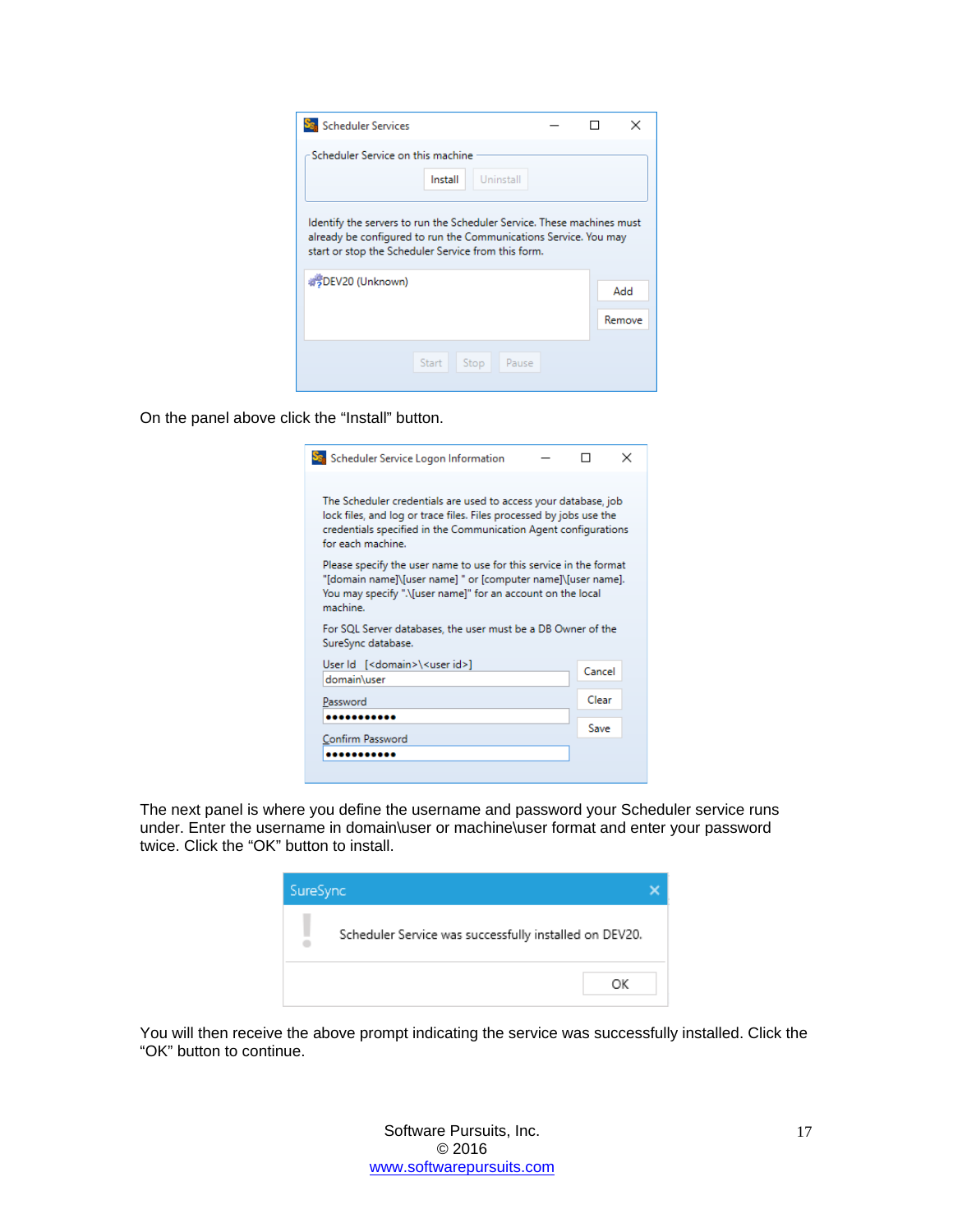| <b>Scheduler Services</b>                                                                                                                                                                         |  | ×      |  |  |
|---------------------------------------------------------------------------------------------------------------------------------------------------------------------------------------------------|--|--------|--|--|
| Scheduler Service on this machine                                                                                                                                                                 |  |        |  |  |
| Uninstall<br>Install                                                                                                                                                                              |  |        |  |  |
| Identify the servers to run the Scheduler Service. These machines must<br>already be configured to run the Communications Service. You may<br>start or stop the Scheduler Service from this form. |  |        |  |  |
| ※■DEV20 (Stopped)                                                                                                                                                                                 |  | Add    |  |  |
|                                                                                                                                                                                                   |  | Remove |  |  |
| <b>Start</b><br>Stop                                                                                                                                                                              |  |        |  |  |
|                                                                                                                                                                                                   |  |        |  |  |

The scheduler service is installed stopped. Do not start the service yet. You want to validate the configuration of your Jobs before starting the service. Simply click the red "X" to close the panel

| Confirm |                                                                                                                                                                                                                                  |
|---------|----------------------------------------------------------------------------------------------------------------------------------------------------------------------------------------------------------------------------------|
| £       | Do you want to use this new database with the SureSync Scheduler<br>Service on this machine? If you reply 'Yes' you need to stop and restart<br>the SureSync Scheduler Service so it can recognize the new database<br>location. |
|         | Yes<br>Nο                                                                                                                                                                                                                        |

Click the "Yes" button on the "Do you want to use this new database with the SureSync Scheduler service on this machine" dialog. This updates the configuration so the Scheduler is using this newly upgraded database.

Your database is now upgraded. Please continue to Step 4: Completing the Upgrade section of this document to finish your upgrade.

## <span id="page-18-0"></span>*"Staged" Upgrade: Upgrading the SureSync Database*

.

To start the process of upgrading the database, launch the SureSync 8 Desktop. This is done by going to Start | All Programs | SureSync 8 and clicking on the SureSync 8 Desktop shortcut.

> All Jobs, Schedules and Real-Time Monitors should be stopped. Schedules and Monitors should be placed on hold to prevent them from launching until you have validated all your settings in SureSync 8. This should have been done in Step 2.

Once the SureSync 8 database copy is created, you can restart your synchronization tasks. With a staged upgrade, some of these tasks can be left in the previous version and then slowly moved over to SureSync 8.

When the SureSync 8 Desktop launches, you will receive the following prompt: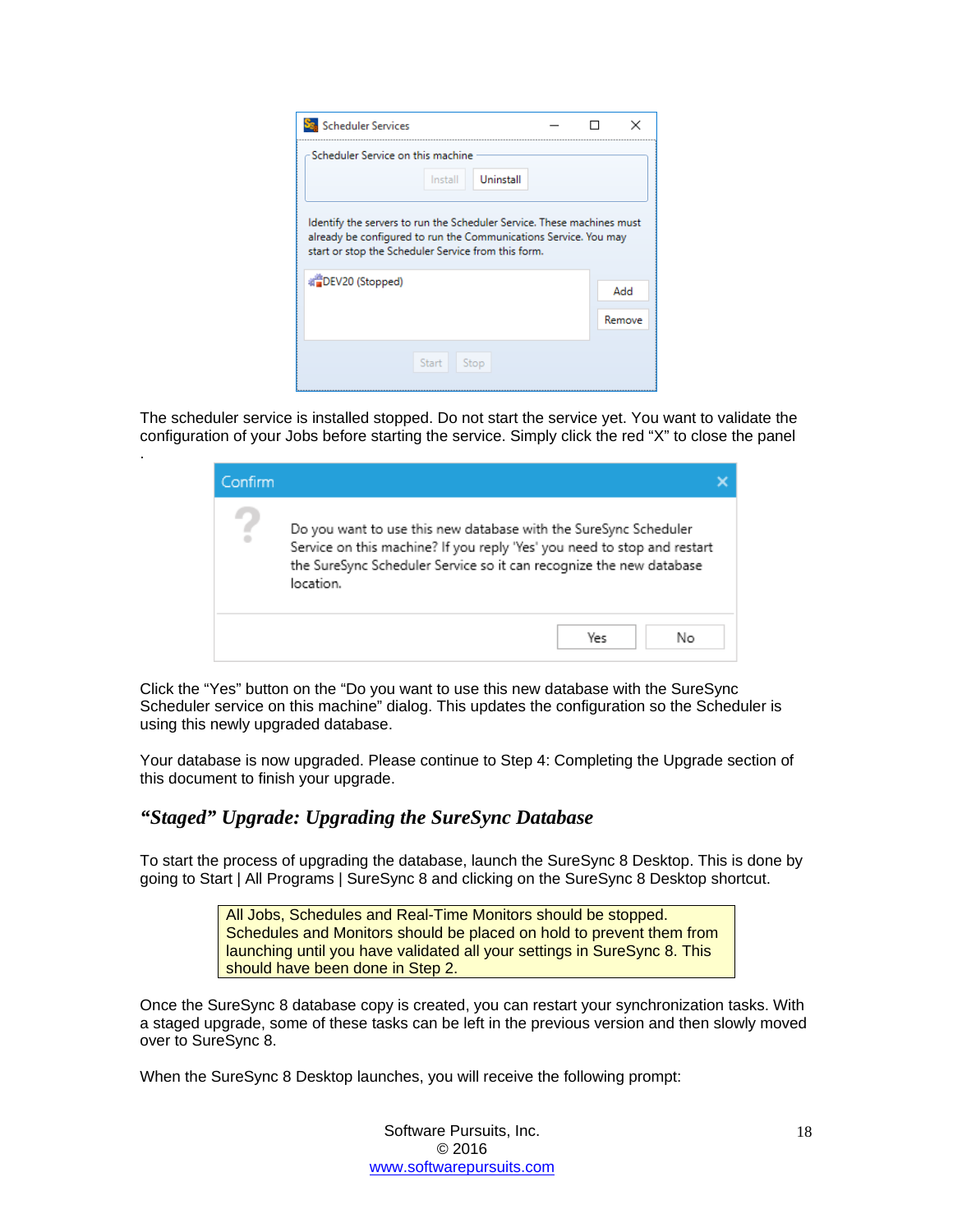

#### Click the "OK" button to continue.

| SureSync 8.0.1 - SyncDesktop                                                                                                          |         |    |        |  |
|---------------------------------------------------------------------------------------------------------------------------------------|---------|----|--------|--|
| Do you want to create a new database?<br>Reply 'Yes' to be prompted to create a new database or 'No' to open an existing<br>database. |         |    |        |  |
|                                                                                                                                       | <br>Vec | No | Cancel |  |

To perform a "staged" upgrade, we want to open an existing database. SureSync 8 will detect the database is from an old version and upgrade it. Click the "No" button to proceed with opening your old SureSync database.

| Sty Open an Existing SureSync Database                                                                                                                                                                                 |        |          | × |
|------------------------------------------------------------------------------------------------------------------------------------------------------------------------------------------------------------------------|--------|----------|---|
| Open an existing Access/Jet database                                                                                                                                                                                   |        |          |   |
| ● Open an existing SQL Server database                                                                                                                                                                                 |        |          |   |
|                                                                                                                                                                                                                        |        |          |   |
| SQL ServerName\InstanceName                                                                                                                                                                                            |        |          |   |
| dev20\sqlexpress                                                                                                                                                                                                       |        |          |   |
| Any SQL Server Failover Partner (mirrored) as ServerName\InstanceName<br>Enter: ServerName\InstanceName<br>Name of the SOL Database<br>SureSync7-Staged<br>SQL Server account name or blank for Windows authentication |        |          |   |
| <b>Enter: Account Name</b>                                                                                                                                                                                             |        |          |   |
| Password for SOL Server account or blank for Windows authentication<br>Re-enter your SQL Server password                                                                                                               |        |          |   |
|                                                                                                                                                                                                                        | Cancel | Continue |   |

In the "Open an Existing SureSync Database" dialog, select either "Open an existing Access/Jet database" or "Open an existing SQL Server" database depending on what your environment is running. Provide the appropriate details for your database.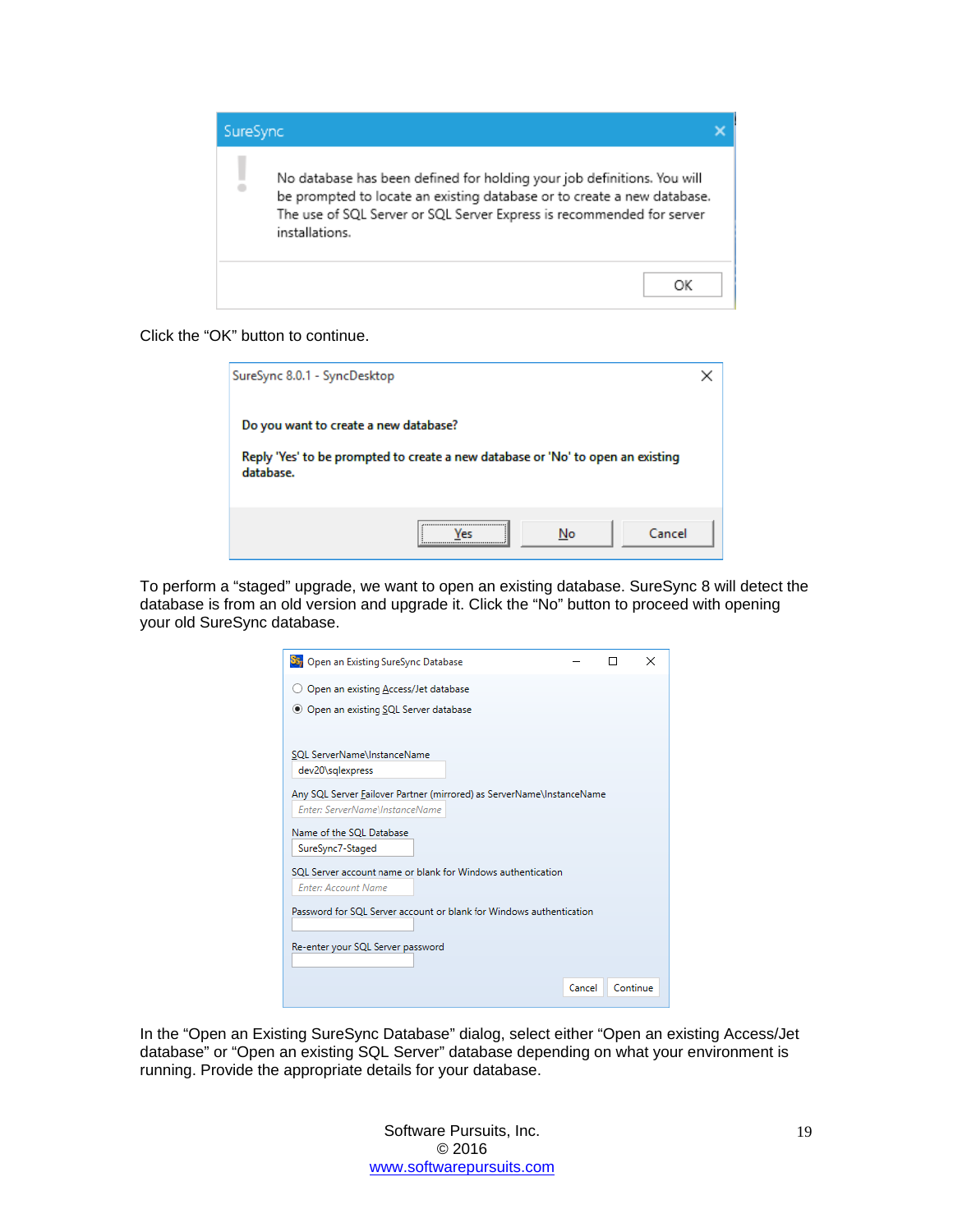In this example, we are upgrading a SQL database named SureSync-Staged on the dev20\sqlexpress SQL instance.

Click the "Continue" button to start the upgrade process.

| Confirm |                                                                                                                                                                                                                                                                                                                              |  |
|---------|------------------------------------------------------------------------------------------------------------------------------------------------------------------------------------------------------------------------------------------------------------------------------------------------------------------------------|--|
| ÷       | You are about to upgrade your database for your new version of<br>SureSync. You will have the option to automatically create a new<br>database or to manually create an empty database to become your new<br>database. Your existing database will be preserved or backed up.<br>Would you like to proceed with the upgrade? |  |
|         | Yes<br>Nο                                                                                                                                                                                                                                                                                                                    |  |

Click the "Yes" button to proceed with the database upgrade.

| Confirm |                                                                                                                                                                                                        |  |
|---------|--------------------------------------------------------------------------------------------------------------------------------------------------------------------------------------------------------|--|
| Ξ       | Would you like to keep your existing database live for your older version<br>of SureSync?<br>If so, your new database must use a different name. No changes will be<br>made to your existing database. |  |
|         | Yes<br>No                                                                                                                                                                                              |  |

The next dialog determines if you want to keep the existing database available for your old version of SureSync or if you want to upgrade it to the current release. Once a database is upgraded to a newer version, it cannot be used with older releases.

We are performing a "staged" upgrade where a new database will be created for SureSync 7's use with the contents of the old version copied into it. To accomplish this, click the "Yes" button.

| Confirm |                                                                                                                                                                                                                                                                         |  |  |  |
|---------|-------------------------------------------------------------------------------------------------------------------------------------------------------------------------------------------------------------------------------------------------------------------------|--|--|--|
|         | Would you like to supply your own empty database to become the updated<br>database?                                                                                                                                                                                     |  |  |  |
|         | This is necessary if you are not a SQL Database Admin and lack permissions<br>to create databases. You must, however, be a DB Owner of the empty<br>database. Your source database will not be altered, but we recommend you<br>discontinue its use during the upgrade. |  |  |  |
|         | Yes<br>Nο                                                                                                                                                                                                                                                               |  |  |  |

The "Would you like to supply your own empty database to become the updated database?" dialog is only used in situations where you're running the upgrade under an account that does not have permissions to create a database. This occurs mainly in SQL installations where your user account is not a DB Owner. In those cases, you could create a blank SQL database in SQL using an account with DB Owner privileges and then answer "Yes" here to open that database and upgrade into it.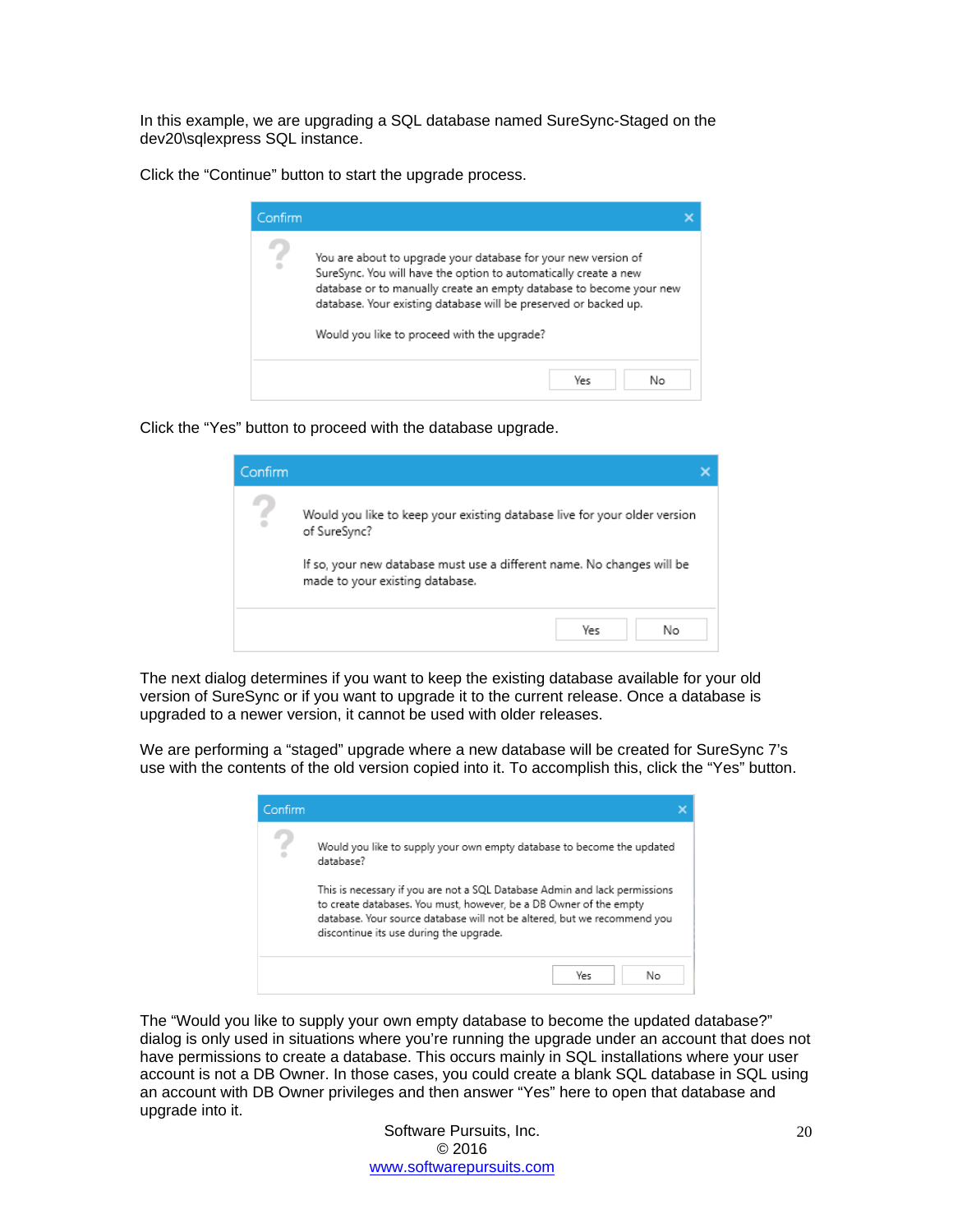However, for our upgrade we have the appropriate permissions so there is no need to setup an empty database before proceeding. Click the "No" button to continue.

| Confirm |                                                                                                                                                                                                                                                                                                                                                                                                                                                                                 |  |
|---------|---------------------------------------------------------------------------------------------------------------------------------------------------------------------------------------------------------------------------------------------------------------------------------------------------------------------------------------------------------------------------------------------------------------------------------------------------------------------------------|--|
|         | This upgrade will copy values from your current database to your new<br>database. It is recommended that you stop all jobs and schedulers on<br>your existing database before continuing. You may restart those jobs<br>when the database has been copied.<br>Since the entire database will be copied you must have sufficient disk<br>space and the process may take 2 to over 30 minutes, depending on your<br>database size.<br>Would you like to proceed with the upgrade? |  |
|         | Yes<br>Nο                                                                                                                                                                                                                                                                                                                                                                                                                                                                       |  |

The next panel provides confirmation that you want to copy the data out of your existing SureSync database into a new SureSync 8 database. Click the "Yes" button to continue.

| Sty Create a New SureSync Database                                     |        | $\times$ |
|------------------------------------------------------------------------|--------|----------|
| Create a new Access/Jet database                                       |        |          |
| Create a new SOL Server/MSDE database                                  |        |          |
| SQL Server Database Path and File Name (*.mdf) (as seen by SQL Server) |        |          |
| c:\databases\suresyncv8.mdf                                            | Browse |          |
|                                                                        |        |          |
| SQL ServerName\InstanceName                                            |        |          |
| dev20\sqlexpress                                                       |        |          |
| Any SQL Server Failover Partner (mirrored) as ServerName\InstanceName  |        |          |
| Enter: ServerName\InstanceName                                         |        |          |
| Name of the SQL Database                                               |        |          |
| SureSync8                                                              |        |          |
| SOL Server account name or blank for Windows authentication            |        |          |
| <b>Enter: Account Name</b>                                             |        |          |
| Password for SQL Server account or blank for Windows authentication    |        |          |
|                                                                        |        |          |
| Re-enter your SQL Server password                                      |        |          |
|                                                                        |        |          |
| Cancel                                                                 |        | Continue |
|                                                                        |        |          |

To do a staged upgrade, you must provide the details for the new database. You can create either an Access/Jet or SQL database to copy into.

With Access/Jet, this will be the path to a new .mdb file. The name must be different from the previous version.

For this example, we are creating a SQL database named SureSync8. The name of the new SQL Database must not already exist on the SQL instance in question.

Click "Continue" to proceed.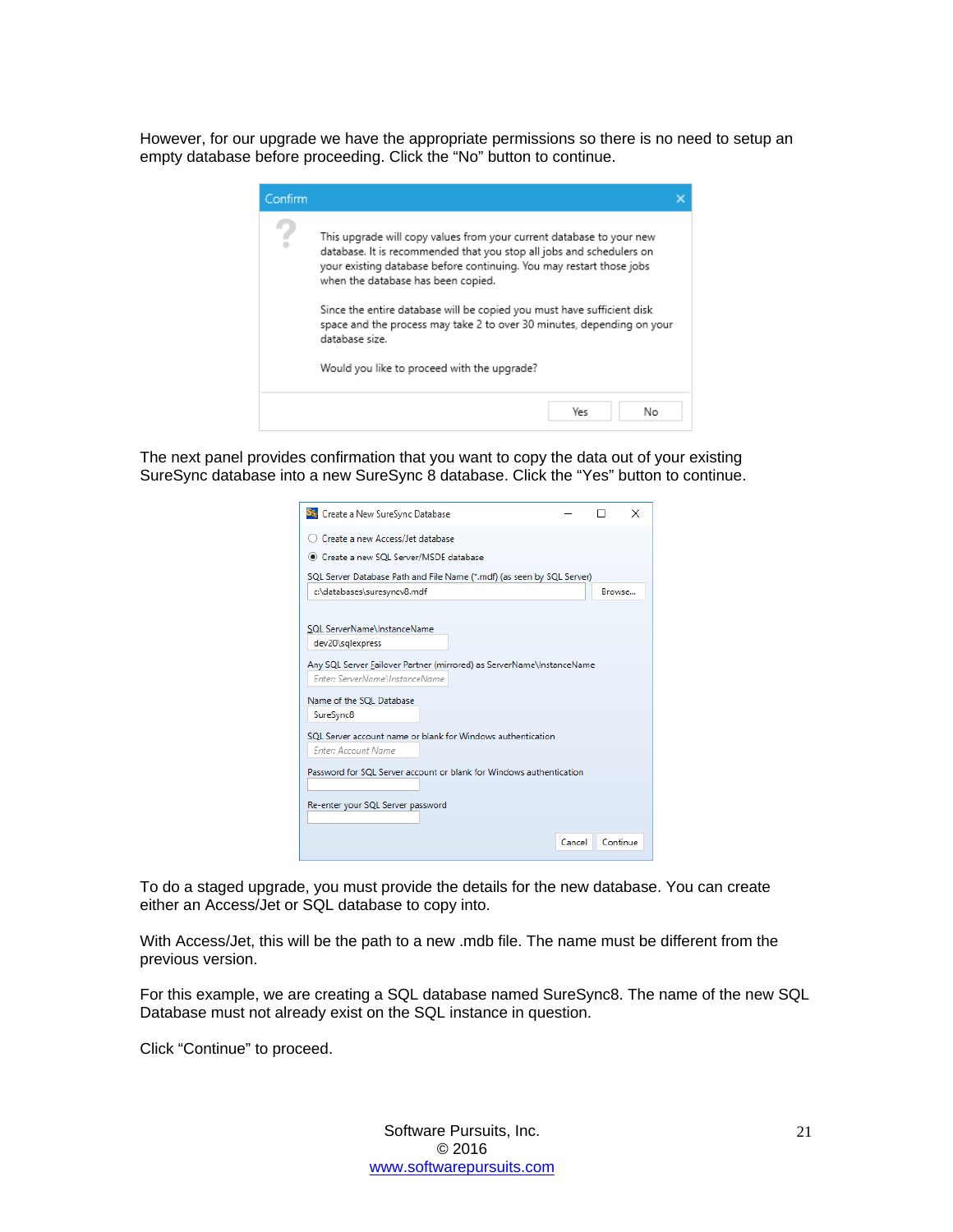| Sty SureSync Database Upgrade         |  | × |
|---------------------------------------|--|---|
|                                       |  |   |
| Upgrading your database. Please wait. |  |   |
| Creating table: DesktopFolders        |  |   |
|                                       |  |   |
|                                       |  |   |
| Cancel                                |  |   |
|                                       |  |   |

The next panel provides details about the database upgrade while it is being processed.

| Confirm |                                                                                                                                                                                                                                          |  |
|---------|------------------------------------------------------------------------------------------------------------------------------------------------------------------------------------------------------------------------------------------|--|
| s       | Your database currently contains 1,769,177 log records which may<br>significantly slow the copying of your database. Would you like to copy<br>only log records from the last 24 hours? This would reduce your log size<br>to 0 records. |  |
|         | No<br>Yes                                                                                                                                                                                                                                |  |

If your database contains a large number of log entries, you will receive a prompt asking if you want to copy all entries or keep only the last 24 hours of entries. It is recommended to keep only the 24 hours of log entries to reduce the upgrade time and clean up the database. Answer yes to delete the older entries or no to leave the entries.

| SureSync |                                                                                 |  |
|----------|---------------------------------------------------------------------------------|--|
|          | Your target database has been populated with your data and is ready for<br>use. |  |
|          | ОK                                                                              |  |

The next prompt indicates the new SureSync 8 database has been successfully populated with the data from your old database. Click the "OK" button to continue.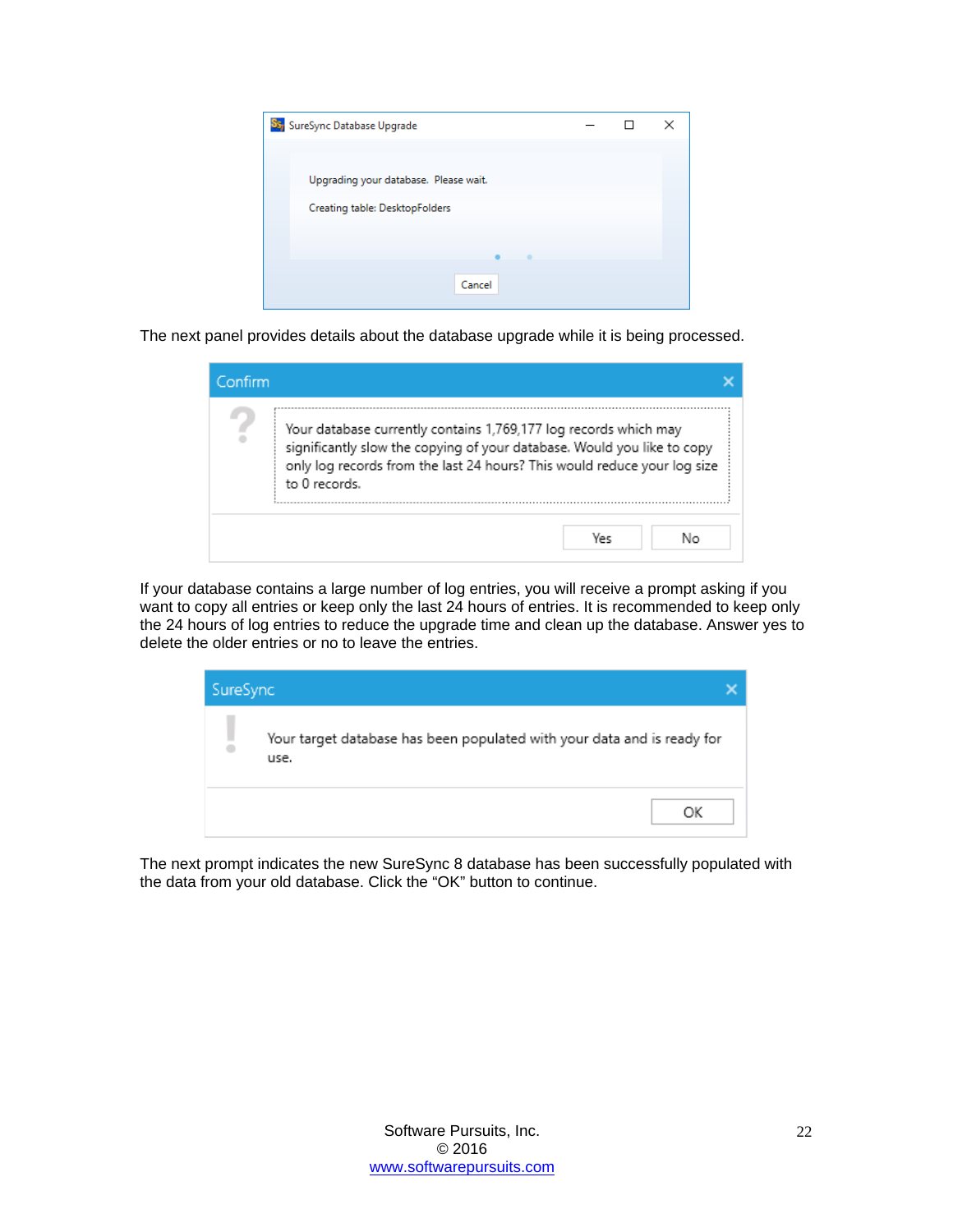| Define Lock Folder                                                                                                                                                                                                                                                                                                              |               |          |
|---------------------------------------------------------------------------------------------------------------------------------------------------------------------------------------------------------------------------------------------------------------------------------------------------------------------------------|---------------|----------|
| Please specify the folder you would like to use to hold the Job Lock<br>Files. These files will be needed to properly report the busy status of<br>your jobs. If you will be viewing job status from more than one<br>machine you will need to specify a UNC path that can be accessed<br>by all users viewing job definitions. |               |          |
| Job Lock Folder                                                                                                                                                                                                                                                                                                                 |               |          |
| \\dev13\databases\                                                                                                                                                                                                                                                                                                              | <b>Browse</b> |          |
|                                                                                                                                                                                                                                                                                                                                 |               |          |
|                                                                                                                                                                                                                                                                                                                                 |               | Continue |

If your database type is SQL, you will be prompted to define the lock folder. This is used to display busy status in the SureSync Desktop. The value in the old database is carried over. Click "Continue."

The lock folder path can be either a UNC path or local path. If you are planning to open the SureSync database from multiple installations of the SureSync Desktop, a UNC path that the users launching the application from have access to should be defined.

If using a local path, you will receive the following prompt:



<span id="page-23-0"></span>Click "No" to continue on with the local lock folder path.

#### **Version 6 and Older**

If you are upgrading from SureSync v6 or older, additional prompts can be presented.



The use of [Local Agent] is no longer permitted. All paths must have a Communications Agent reference, even UNC and FTP paths. In these cases, the agent reference goes from being [Local Agent] to the named agent of the machine running the SureSync Scheduler. Generally, this is the same machine running the SureSync Desktop.

> Software Pursuits, Inc. © 2016 [www.softwarepursuits.com](http://www.softwarepursuits.com/)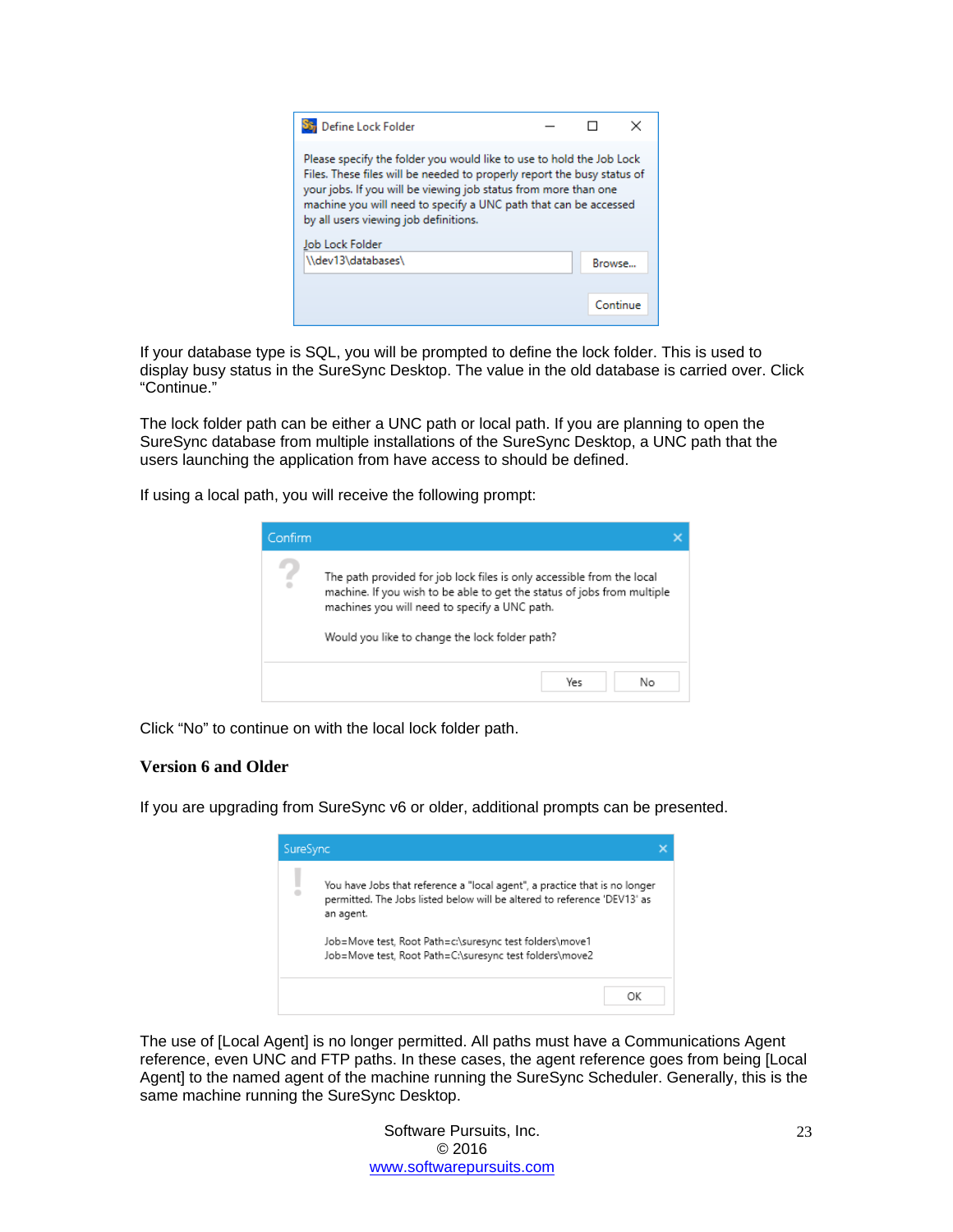To aide in this transition, the upgrade process automatically detected all Jobs that reference [Local Agent] and converts them to the named agent of the SureSync Scheduler machine. All modified jobs will be listed in this dialog. You should note all of these Jobs so you can validate their settings before starting them in SureSync 8.

| SureSync                                                                                                                                                                                                   |  |
|------------------------------------------------------------------------------------------------------------------------------------------------------------------------------------------------------------|--|
| Your machine, DEV13, which was chosen to be used for your old "Local<br>agents" lacks a user name and password. You must update this agent<br>configuration to supply these values or your jobs will fail. |  |
|                                                                                                                                                                                                            |  |

If the machine replacing your [local agent] definitions does not have a username and password already defined, you will receive the next prompt. When the upgrade is complete, expand Computers in the left hand pane of the SureSync Desktop. The Computers section is divided into Servers and Workstations. Click on the machine in question and on the General tab check "Run a Communications Agent on this machine." and provide a valid credential.

| SureSync |                                                                                                                                                                                                                                                 |  |
|----------|-------------------------------------------------------------------------------------------------------------------------------------------------------------------------------------------------------------------------------------------------|--|
|          | The Communications Agents listed below do not have a user name or<br>password specified. You must use the Computers tree items to configure<br>the credentials for each agent before you run a job or try to reference the<br>machine.<br>DFV13 |  |
|          | OΚ                                                                                                                                                                                                                                              |  |

Similarly, if any other Communications Agents are defined in the database and do not have credentials, you will receive the next prompt. Credentials should be provided in the same way.

| Confirm |                                                                                                                                                                                                                                                               |
|---------|---------------------------------------------------------------------------------------------------------------------------------------------------------------------------------------------------------------------------------------------------------------|
| ÷       | You have a Scheduler Service defined for the current machine, but the<br>Scheduler Service is not installed. The Scheduler Service may have been<br>uninstalled due to a version upgrade of SureSync.<br>Would you like to install the Scheduler Service now? |
|         | No<br>Yes                                                                                                                                                                                                                                                     |

If your previous installation had an installed Scheduler, you will be prompted with the dialog above. Click the "Yes" button to install the Scheduler.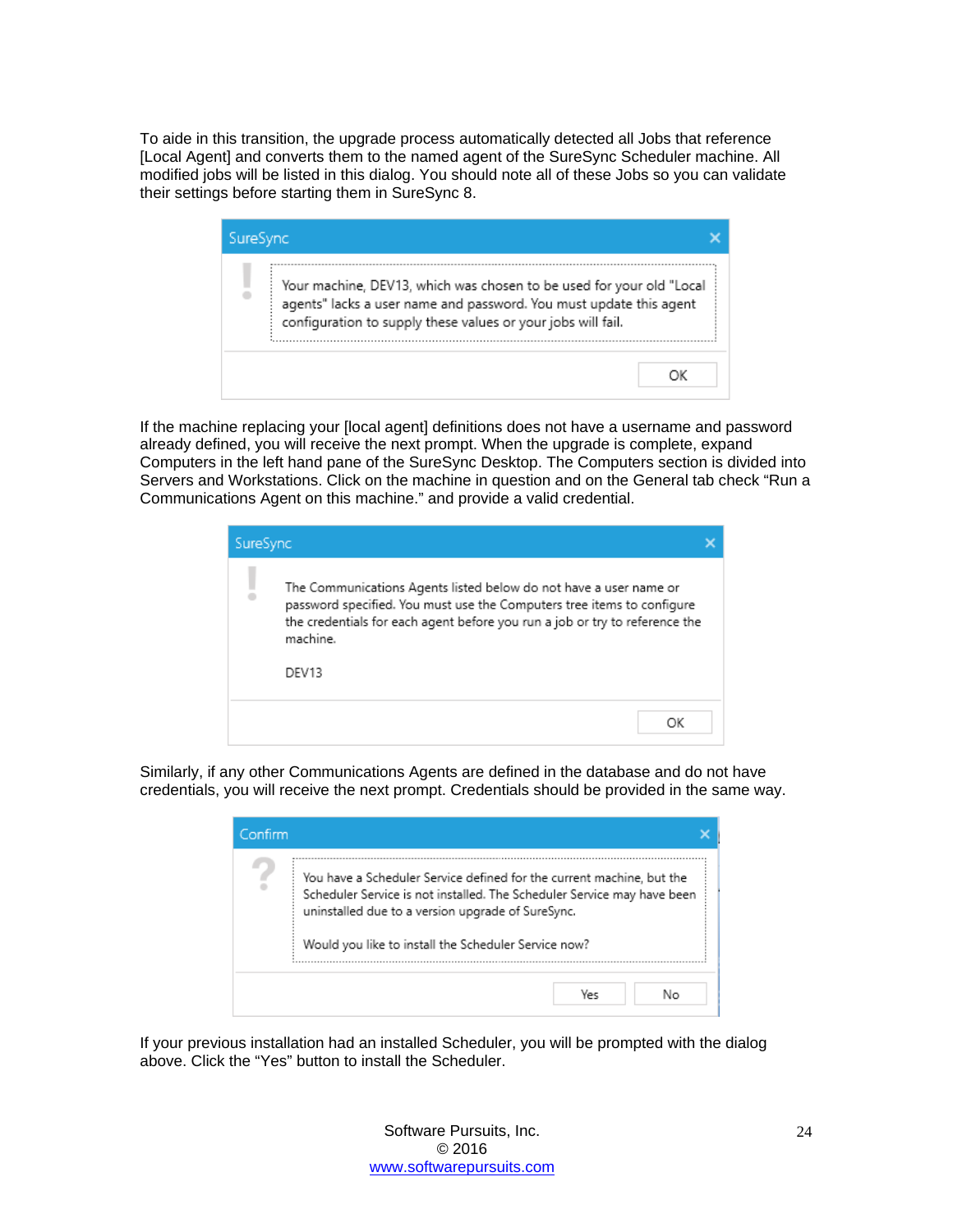| <b>Scheduler Services</b>                                                                                                                                                                         |  |        |
|---------------------------------------------------------------------------------------------------------------------------------------------------------------------------------------------------|--|--------|
| Scheduler Service on this machine<br>Install<br>Uninstall                                                                                                                                         |  |        |
| Identify the servers to run the Scheduler Service. These machines must<br>already be configured to run the Communications Service. You may<br>start or stop the Scheduler Service from this form. |  |        |
| #5DEV20 (Unknown)                                                                                                                                                                                 |  | Add    |
|                                                                                                                                                                                                   |  | Remove |
| Start<br>Stop<br>Pause                                                                                                                                                                            |  |        |

On the panel above click the "Install" button.

| Sa Scheduler Service Logon Information                                                                                                                                                                                         |        | × |
|--------------------------------------------------------------------------------------------------------------------------------------------------------------------------------------------------------------------------------|--------|---|
| The Scheduler credentials are used to access your database, job<br>lock files, and log or trace files. Files processed by jobs use the<br>credentials specified in the Communication Agent configurations<br>for each machine. |        |   |
| Please specify the user name to use for this service in the format<br>"[domain name]\[user name] " or [computer name]\[user name].<br>You may specify ".\[user name]" for an account on the local<br>machine.                  |        |   |
| For SQL Server databases, the user must be a DB Owner of the<br>SureSync database.                                                                                                                                             |        |   |
| User Id [ <domain>\<user id="">]<br/>domain\user</user></domain>                                                                                                                                                               | Cancel |   |
| Password                                                                                                                                                                                                                       | Clear  |   |
|                                                                                                                                                                                                                                | Save   |   |
| Confirm Password                                                                                                                                                                                                               |        |   |
|                                                                                                                                                                                                                                |        |   |

The next panel is where you define the username and password your Scheduler service runs under. Enter the username in domain\user or machine\user format and enter your password twice. Click the "OK" button to install.

| SureSync |                                                        |  |
|----------|--------------------------------------------------------|--|
|          | Scheduler Service was successfully installed on DEV20. |  |
|          | ОΚ                                                     |  |

You will then receive the above prompt indicating the service was successfully installed. Click the "OK" button to continue.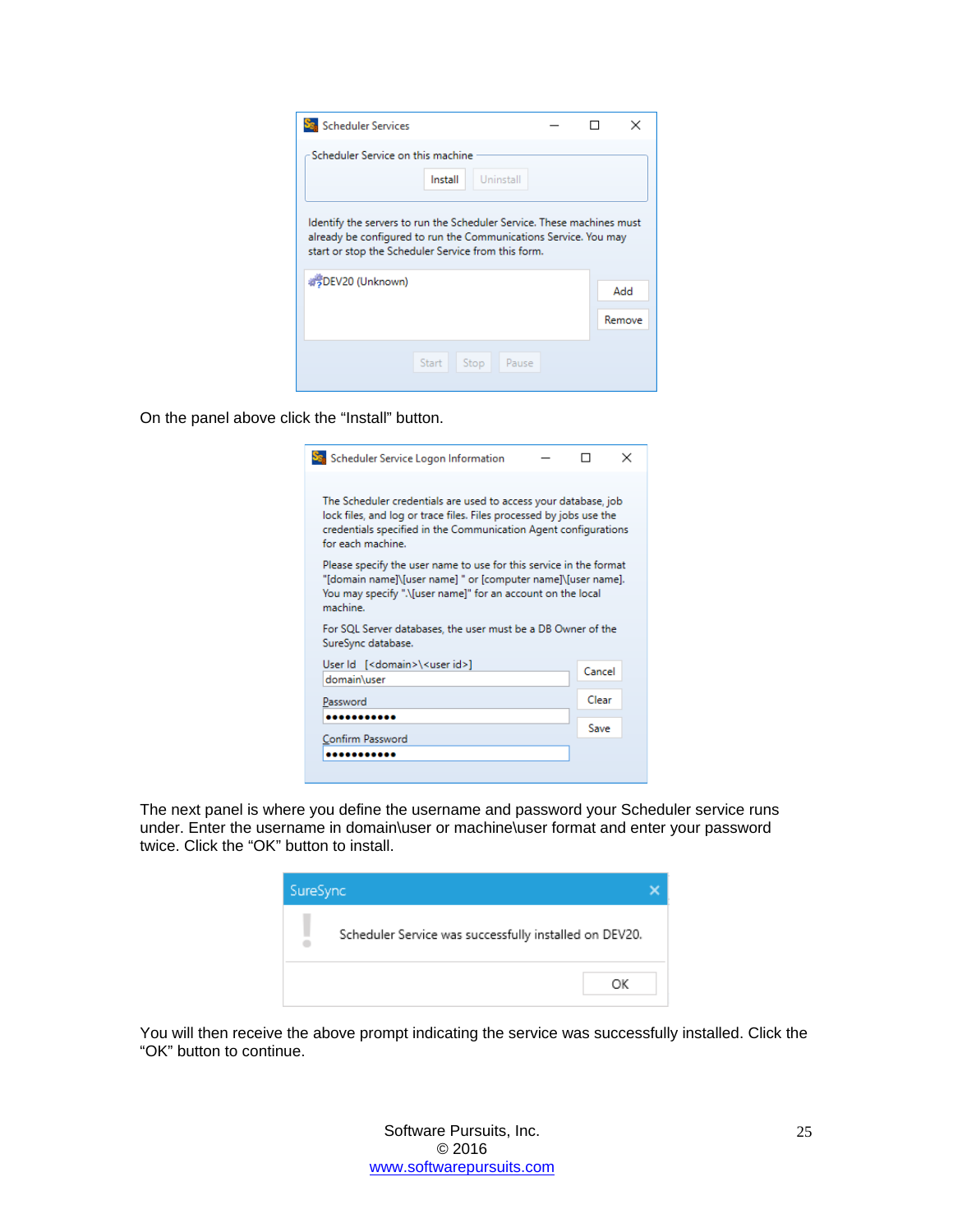| <b>Scheduler Services</b>                                                                                                                                                                         |  | ×      |
|---------------------------------------------------------------------------------------------------------------------------------------------------------------------------------------------------|--|--------|
| Scheduler Service on this machine                                                                                                                                                                 |  |        |
| Uninstall<br>Install                                                                                                                                                                              |  |        |
| Identify the servers to run the Scheduler Service. These machines must<br>already be configured to run the Communications Service. You may<br>start or stop the Scheduler Service from this form. |  |        |
| ※■DEV20 (Stopped)                                                                                                                                                                                 |  | Add    |
|                                                                                                                                                                                                   |  | Remove |
| Start<br>Stop                                                                                                                                                                                     |  |        |
|                                                                                                                                                                                                   |  |        |

The scheduler service is installed stopped. Do not start the service yet. You want to validate the configuration of your Jobs before starting the service. Simply click the red "X" to close the panel

| Confirm |                                                                                                                                                                                                                                  |
|---------|----------------------------------------------------------------------------------------------------------------------------------------------------------------------------------------------------------------------------------|
| £       | Do you want to use this new database with the SureSync Scheduler<br>Service on this machine? If you reply 'Yes' you need to stop and restart<br>the SureSync Scheduler Service so it can recognize the new database<br>location. |
|         | Yes<br>Nο                                                                                                                                                                                                                        |

Click the "Yes" button on the "Do you want to use this new database with the SureSync Scheduler service on this machine" dialog. This updates the configuration so the Scheduler is using this newly upgraded database.

Your database is now upgraded. Please continue to Step 4: Completing the Upgrade section of this document to finish your upgrade.

## <span id="page-26-0"></span>*Step 4: Completing the Upgrade*

.

Your upgrade to SureSync 8 is almost complete. Please follow the steps below to complete the upgrade.

## <span id="page-26-1"></span>*"In Place" Upgrade: Completing the Upgrade*

With an "in place" upgrade, all of your synchronization tasks will be launching in SureSync 8 and your previous version retired from production. Please do the following:

 $\Box$  When the upgrade is complete and the SureSync desktop loads, you will receive an error message about machines not being licensed. This occurs because SureSync 8 requires an updated license file. This warning can be safely ignored by clicking the "OK" button. To install your new license, click on the "Home" button, then click "Licenses," then click on the "Import License…" button. Follow the instructions to import your new SureSync 8 license.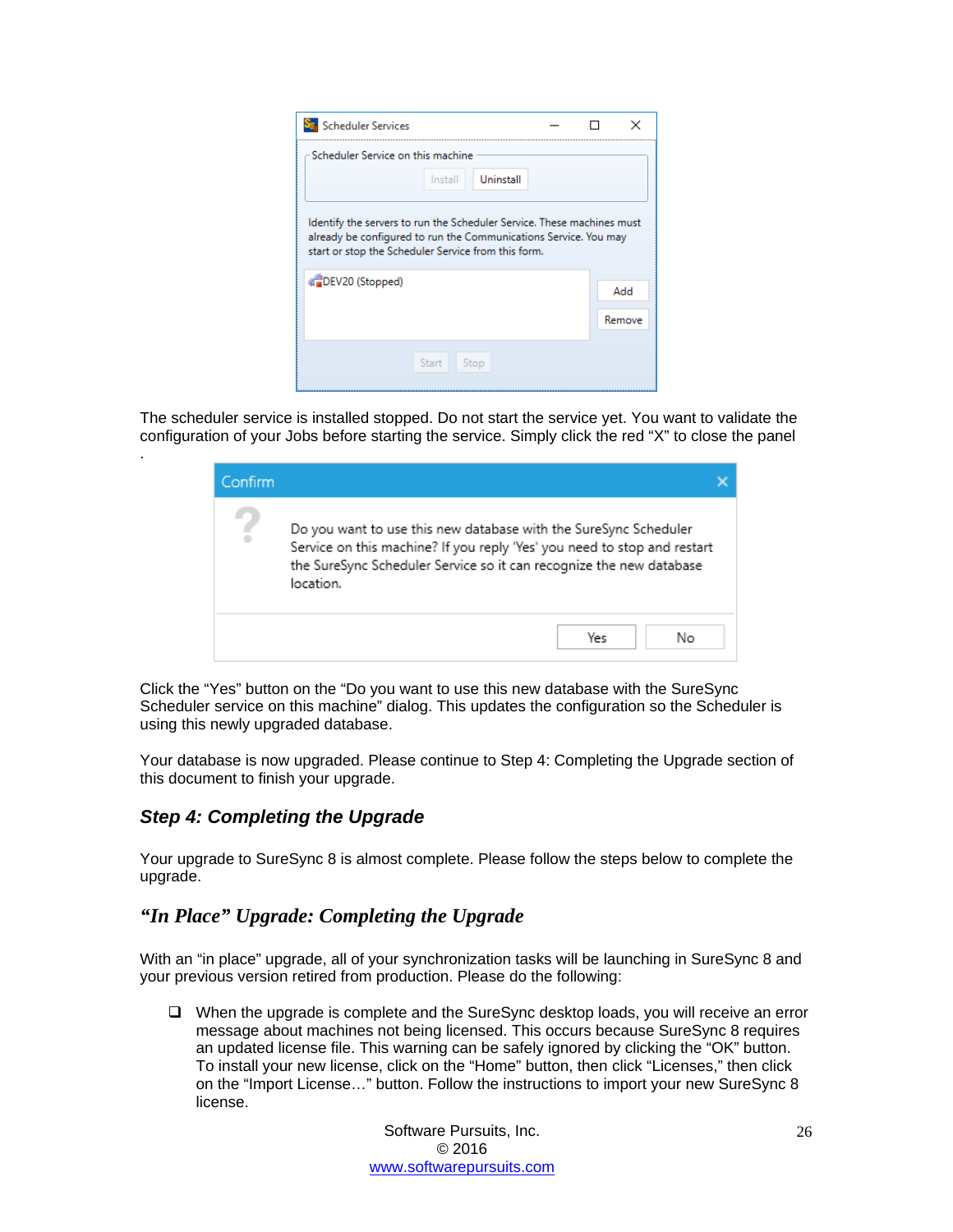- $\Box$  It is strongly recommended that you look through all of your Jobs to ensure that all of your paths are accurate. This is especially important if you previously had [Local Agent] references (v6 and older). You want to make sure the machine that the upgrade converted your [Local Agent] references to is the correct machine for those paths.
- $\Box$  User credentials must be supplied for the local SureSync machine if used in Jobs. This is required even if you're not using the Communications Agent Add-on and are synchronizing via UNC path. To supply the credential, expand the Computers node on the left pane of the SureSync Desktop. Expand Servers or Workstations as appropriate to locate the SureSync machine. Click on that machine and ensure that "Run a Communications Agent on this machine" is checked and a valid credential is defined. Clicking "Test Connection to Agent" will confirm the login is successful.
- $\Box$  Verify the following services are running.
	- "Software Pursuits SureSync 8 Communications Agent."
	- □ "Software Pursuits SureSync 8 Scheduler Service."
- Take your Schedules and Real-Time Monitors off hold. You're now running SureSync 8!
- Remove old versions of SureSync using "Add/Remove Programs" on each machine involved.

## <span id="page-27-0"></span>*"Staged" Upgrade: Completing the Upgrade*

With a "staged" upgrade, you can run some of your Jobs, Schedules and Real-Time Monitors in SureSync 8 while leaving others running under your previous release. This allows you to upgrade large environments in a more controlled manner. However, it also creates some special considerations while doing the transition. Please do the following:

> It is absolutely essential that you do not overlap paths with SureSync 8 and a previous version. For example, you don't want a Relation in SureSync 6 synchronizing C:\Data between ServerA, ServerB and ServerC while a SureSync 8 Job does the same thing. You must ensure that you turn off the synchronization in the old version for a particular synchronization task before enabling it in SureSync 8. Otherwise, you may get unexpected and unpredictable results.

- $\Box$  When the upgrade is complete and the SureSync desktop loads, you will receive an error message about machines not being licensed. This occurs because SureSync 8 requires an updated license file. This warning can be safely ignored by clicking the "OK" button. To install your new license, click on the "Home" button, then click "Licenses," then click on the "Import License…" button. Follow the instructions to import your new SureSync 8 license.
- $\Box$  It is strongly recommended that you look through all of your Jobs to ensure that all of your paths are accurate. This is especially important if you previously had [Local Agent] references (v6 and older). You want to make sure the machine that the upgrade converted your [Local Agent] references to is the correct machine for those paths.
- $\Box$  User credentials must be supplied for the local SureSync machine if used in Jobs. This is required even if you're not using the Communications Agent Add-on and are synchronizing via UNC path. To supply the credential, expand the Computers node on the left pane of the SureSync Desktop. Expand Servers or Workstations as appropriate to locate the SureSync machine. Click on that machine and ensure that "Run a Communications Agent on this machine" is checked and a valid credential is defined. Clicking "Test Connection to Agent" will confirm the login is successful.
- □ Verify the following services are running.
	- □ "Software Pursuits SureSync 8 Communications Agent."
	- "Software Pursuits SureSync 8 Scheduler Service."
- $\Box$  You can start the services for your old version of SureSync and start up any Schedules or Real-Time Monitors you want to remain running in those releases.